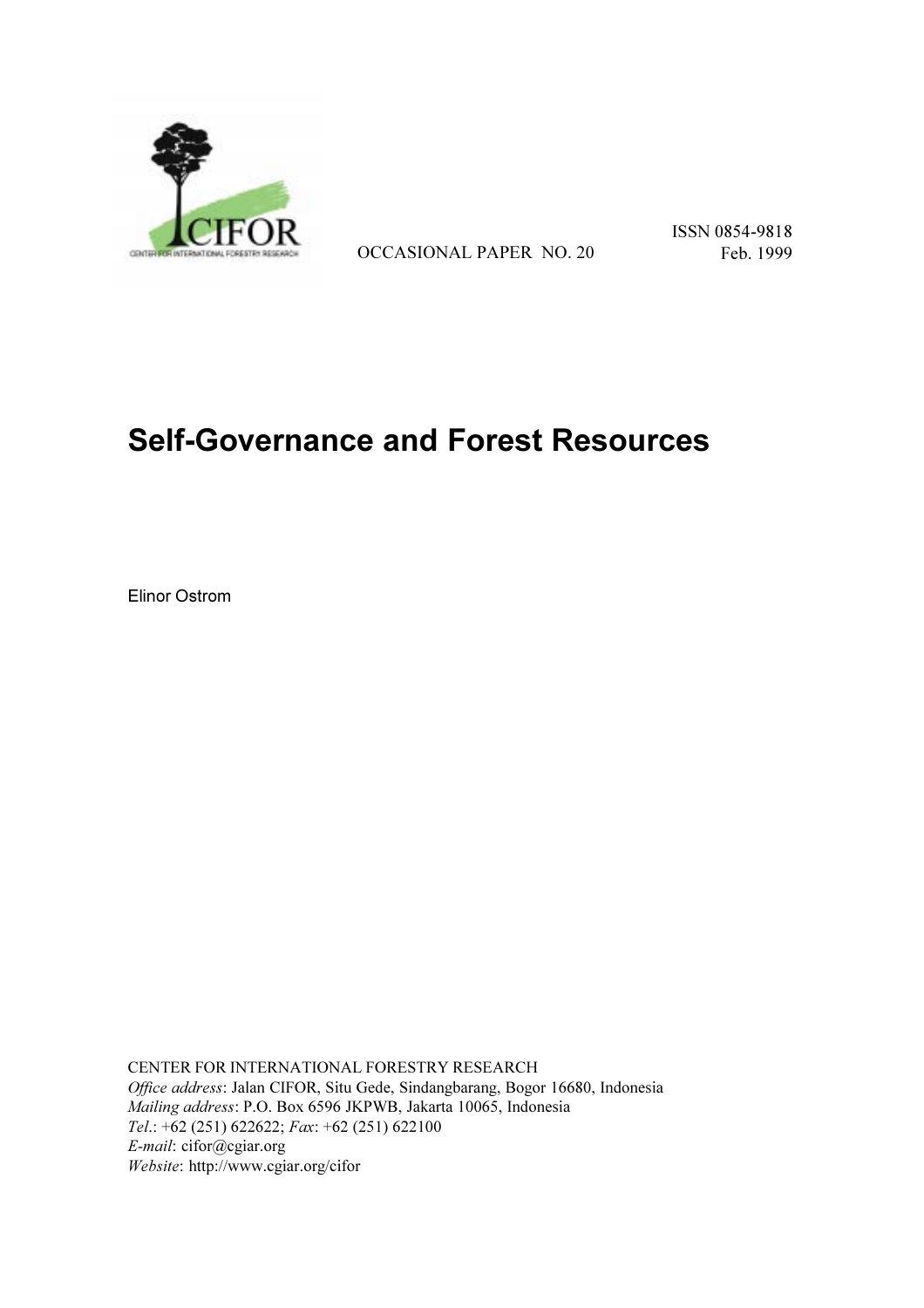# **Contents**

| iii               |
|-------------------|
| 1                 |
| 1                 |
| 2                 |
| 3                 |
| 6                 |
| 8<br>$\bf 8$<br>9 |
| 9                 |
| 11                |
| 11                |
|                   |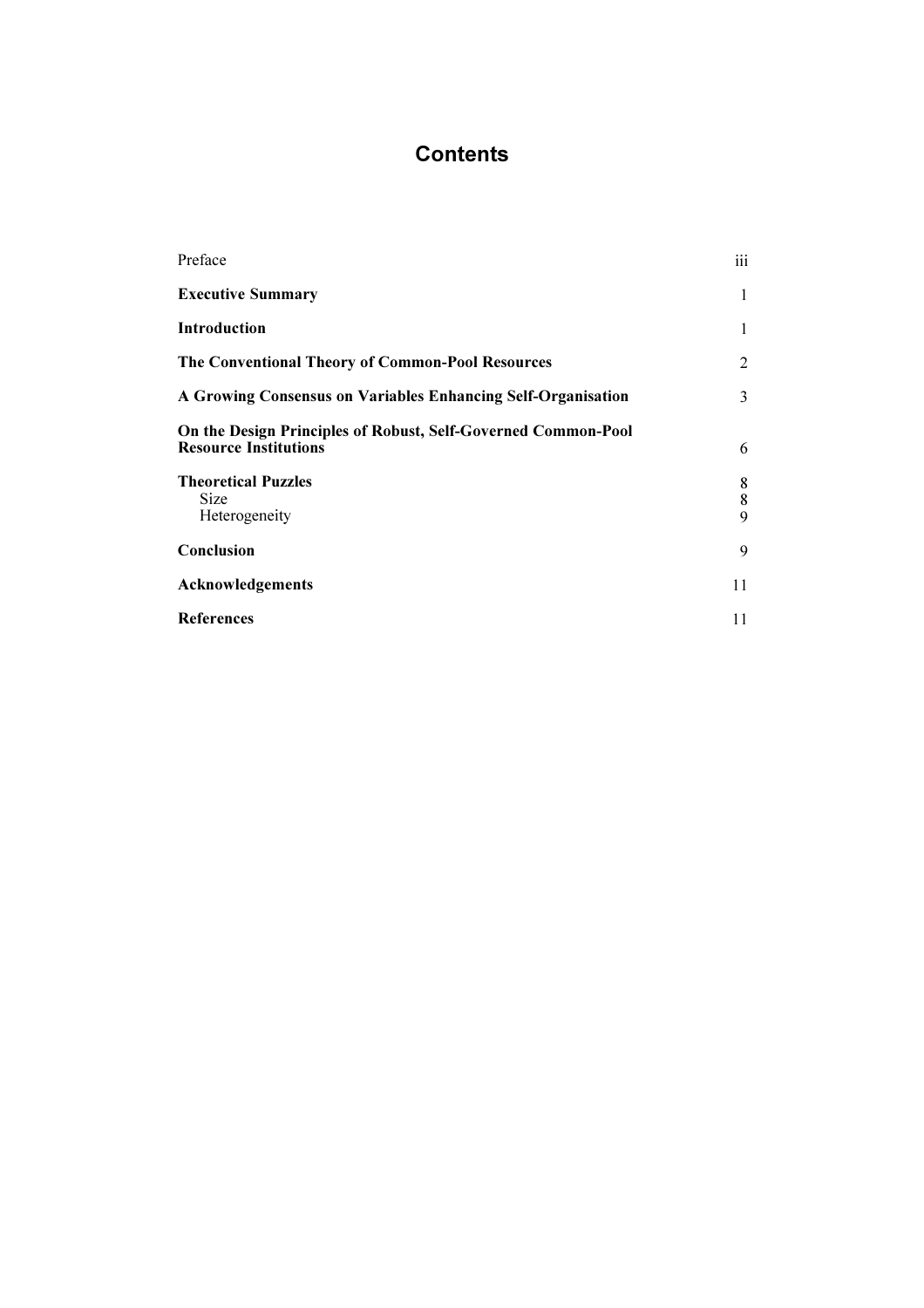# **Preface**

Under the twin pressures of shrinking state budgets and popular demands for a greater voice in resource management decision making, there has been a virtual explosion of interest in forests managed by communities among researchers, policy makers, development practitioners and community activists in recent years. In keeping with these trends, one of CIFOR's focus areas for research is forest managed by communities. Under the project title 'Local People, Devolution and Adaptive Co-Management', this research attempts to define and explain the conditions that allow communities to manage forests sustainably and in a way that supports local livelihoods. It is increasingly clear that an important condition for this kind of community-based management is a vibrant and viable set of community-based forest management institutions.

Community-based forest management institutions, or the sets of rules and norms that guide decisions about resource management by community members, have received increasing attention from governments, donors and NGOs over the past decade or so. These organisations, seeing themselves as stakeholders in community-managed forests, want to understand how community-based institutions work and how they can be supported, reoriented or recreated to advance particular environment and development goals (World Bank 1992; Western and Wright 1995; FAO 1997). At the same time, communities have sought recognition for their existing institutions and help in adapting to changing social and environmental circumstances (Jodha 1986; Okoth-Ogendo 1987; Sarin 1993; Rocheleau and Ross 1995; Bebbington *et al*. 1997; Leach *et al*. 1997).

Researchers from diverse disciplines have responded to these calls for greater understanding of communitybased institutions (Fortmann and Bruce 1988; North 1990; Peters 1994; Peluso 1996). There is now a considerable body of work describing the forms these institutions take, analysing how they function and with what impacts on different people and environments, and placing them in broader environment and development contexts. The research analysing local forest management institutions has been very rich (Fisher 1988; Poffenberger 1990; Shepherd 1992; Arnold 1997; Malla 1997; Richards 1997).

It is not clear, however, whether this research is helping us to advance or create the necessary conditions for community-based forest management practices that are both sustainable and supportive of local livelihoods. CIFOR and the International Forestry Resources and Institutions Program (IFRI) organised a workshop in

November 1997 to address this concern. The workshop, entitled 'Local Institutions for Forest Management: How Can Research Make a Difference', had several goals: to review some of the current research on community-based institutions; to assess the research impact on actual management practice; and to outline new directions for research that can support/improve community-based forest management. To achieve the workshop's goals, participants began by examining the theoretical foundations of our research and tried to decide where the strengths and weaknesses in those foundations lay.

One of the most theoretically coherent and influential bodies of research on community-based institutions has been developed under the direction of Dr Elinor Ostrom of Indiana University. Focussing on the kinds of institutions that support collective action at the community level, Dr Ostrom has developed a set of conceptual tools that can help us predict when collective action institutions will be effective. These tools are organised as: 1) a list of attributes of both the resource in question and of the users of that resource that make it less costly for local groups to establish 'robust' collective action institutions; and 2) a set of design principles that characterise such 'robust' institutions. These attributes and design principles are not meant as a checklist for determining – independent of a specific research context - whether or not local institutions are robust. They have served, however, as a guide to research that seeks to explain the relative success or failure of communitybased institutions in sustaining local environments and livelihoods.

Dr Ostrom contributed a paper entitled 'Self-Governance' and Forest Resources' to the IFRI/CIFOR workshop in which she outlined her theory on community-based institutions and IFRI's ongoing efforts to test empirically the theory's relevance for forest management. Workshop participants discussed at length how these concepts, developed primarily from work on common pool resources other than forests, might be applied to the study of forest management. They also discussed how Dr Ostrom's theory could be useful in a practical sense to policy makers, development practitioners and community activists.

Some workshop participants suggested that more research might be needed to adapt Dr Ostrom's concepts to the complexity of forest management. Forests can generate a large number of different products and services, forest user interests are often diverse and competing, multiple rights to forests may overlap and contradict one another, and there can be considerable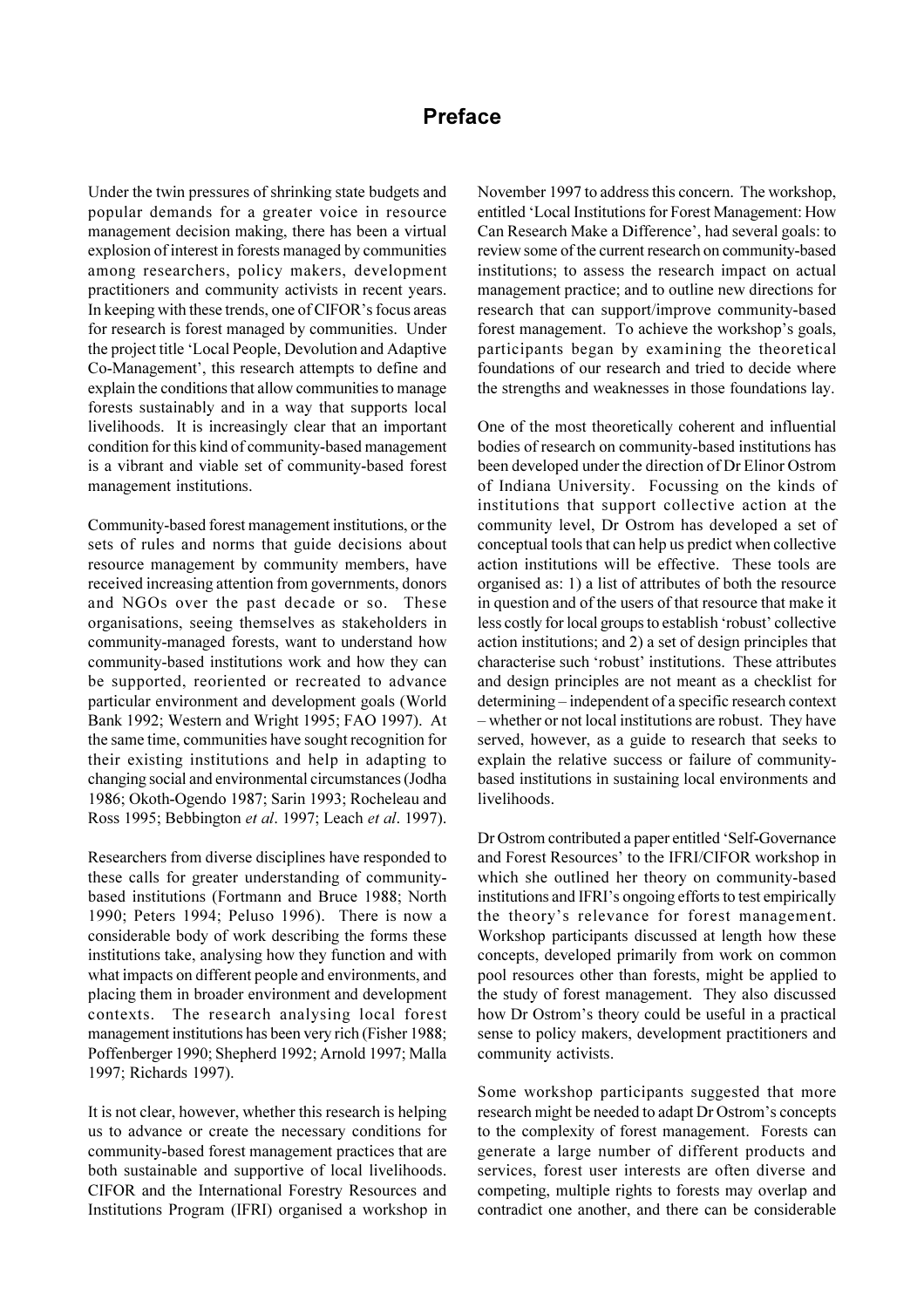uncertainty about the environmental impact of specific forest management practices. Each of these issues greatly complicates the task of local forest managers, and of the researchers evaluating the likely success of forest management institutions. Of course, in the most difficult cases, neither the development of a common property regime nor a high degree of local selfgovernance may be possible or even desirable, as Dr Ostrom has pointed out elsewhere (McKean and Ostrom 1995). What is not yet clear, however, is whether the concepts are sufficiently developed for forests to inform us with some certainty when specific local institutions *are* viable and desirable.

Other participants commented that it is very difficult to situate local institutions in their broader institutional context, particularly as the roles of the state and market actors in forest management are changing rapidly in many locations. Dr Ostrom has gone some way in addressing this challenge in her writings on coproduction (E. Ostrom 1996), but suggests that more research is needed in this area also. Finally, several participants mentioned that the material and symbolic values of forests in local political conflicts often have a profound impact on forest management. An assessment of the robustness of local institutions may have to take better account of such local politics.

Most workshop participants agreed, however, that Dr Ostrom's concepts are already important tools for analysing local forest management institutions. Many participants also suggested that her work has immediate

practical value. Representatives of community-based organisations, for example, commented that the concepts would help them make a cogent case to governments and donors that existing community-based institutions should be recognised and legitimated. Government and donor representatives found clear guidelines in Dr Ostrom's work for recognising where local institutions are likely to be effective and how 'outsiders' might go about encouraging the development of robust community-based institutions. In both analytical and practical terms, further elaboration of the theory appears very promising for those interested in understanding and supporting community-based forest.

We at CIFOR are very pleased to be able to publish Dr Ostrom's paper 'Self-Governance and Forest Resources'. Her work has already inspired considerable research on community-based institutions, and continues to be at the forefront of theoretical debates on such institutions (IASCP 1998). This is an important theoretical piece dedicated explicitly to forest management. We believe it is required reading for all those who have an interest in community-based forest management. We hope those who read it will engage it in the same spirit as did our workshop participants identifying how we can build on and adapt Dr Ostrom's theory to better understand and support communitybased management that sustains both environments and people.

> David Edmunds CIFOR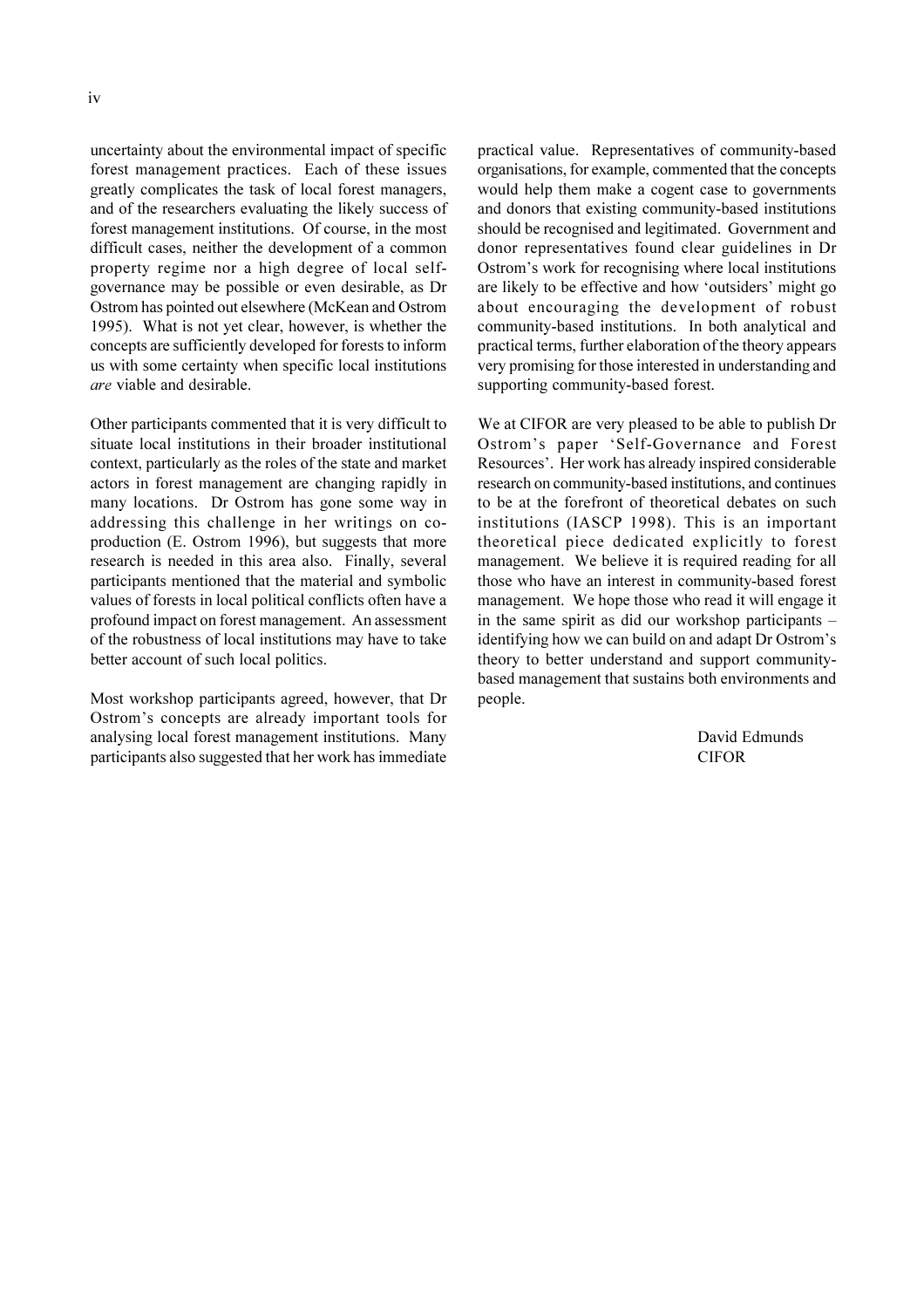# **SELF-GOVERNANCE AND FOREST RESOURCES** 1

Elinor Ostrom<sup>2</sup>

#### **Executive Summary**

*Forest resources share attributes with many other resource systems that make difficult their governance and management in a sustainable, efficient and equitable manner. Destruction or degradation of forest resources is most likely to occur in open-access forests where those involved, or external authorities, have not established effective governance. Conventional theories applied to forest resources presumed that forest users themselves were incapable of organising to overcome the temptations to overharvest. Extensive empirical research, however, has challenged this theory and illustrated the many ways that forest users themselves have devised rules that regulate harvesting patterns so as to ensure the sustainability of forest resources over time.*

*There is now a large body of literature analysing common-pool resources such as many fisheries, irrigation systems and rangelands. A growing consensus exists in this literature concerning the attributes of common-pool resources and of resource users that enhance the probability that self-organisation will occur. Many of these attributes seem also to help predict when forest users will self-organise. Forest users are more likely to devise their own rules when they use a forest that is starting to deteriorate but has not substantially disappeared, when some forest products provide early warning concerning forest conditions, when forest products are predictably available, and when the forest is sufficiently small that users can develop accurate knowledge of conditions. Self-organisation is more likely to occur when forest resources are highly salient to users, when users have a common understanding of the problems they face, when users have a low discount rate, when users trust one another, when users have autonomy to make some of their own rules, and when users have prior organisational experience. These attributes of forests and of the user community affect the benefits and costs of organising to protect and enhance forest resources. When users create organisations consistent with a set of design principles, they are likely to be able to sustain their own institutional arrangements over a long period of time.*

*This growing consensus about the attributes of users and resources has been applied in the design of policies intended to enhance the participation of local users in the governance and management of common-pool resources,* including many forests. Supporting further research – especially studies of forests and their users over time – is an *important foundation for even more effective public policies in the future.*

# **INTRODUCTION**

Forest resources share attributes with many other resource systems that make difficult their governance and management in a sustainable, efficient and equitable manner. While some 'forests' are small enough that fencing them or protecting their borders from intrusion is relatively easy, excluding beneficiaries from access and use of most forests is costly. The difficulty of exclusion creates the possibility that individuals who benefit from the use of a forest will not contribute to its long-term sustainability. For many uses of a forest, one person's harvesting subtracts products that are not available to others. Thus, many aspects of forests can be considered as common-pool resources. Common-pool resources are characterised by difficulty of exclusion and generate finite quantities of resource units so that one

person's use subtracts from the quantity of the resource available to others (E. Ostrom *et al.* 1994). The ecosystem services generated by forest resources watershed protection, carbon sequestration, biodiversity enhancement, etc  $-$  may be considered as externalities or as public goods. Ecosystem services are, however, closely tied to the sustainability of the forest stock, and are thus threatened by the same set of incentives that tempt users of an unregulated forest resource into a race to use up the timber and destroy the forest itself.

<sup>&</sup>lt;sup>1</sup> Paper presented at the conference on 'Local Institutions for Forest Management: How Can Research Make a Difference', Center for International Forestry Research (CIFOR), Bogor, Indonesia, November 19-21 1997.

<sup>2</sup> Co-director, Workshop in Political Theory and Policy Analysis, Center for the Study of Institutions, Population, and Environmental Change (CIPEC), Indiana University, Bloomington, Indiana.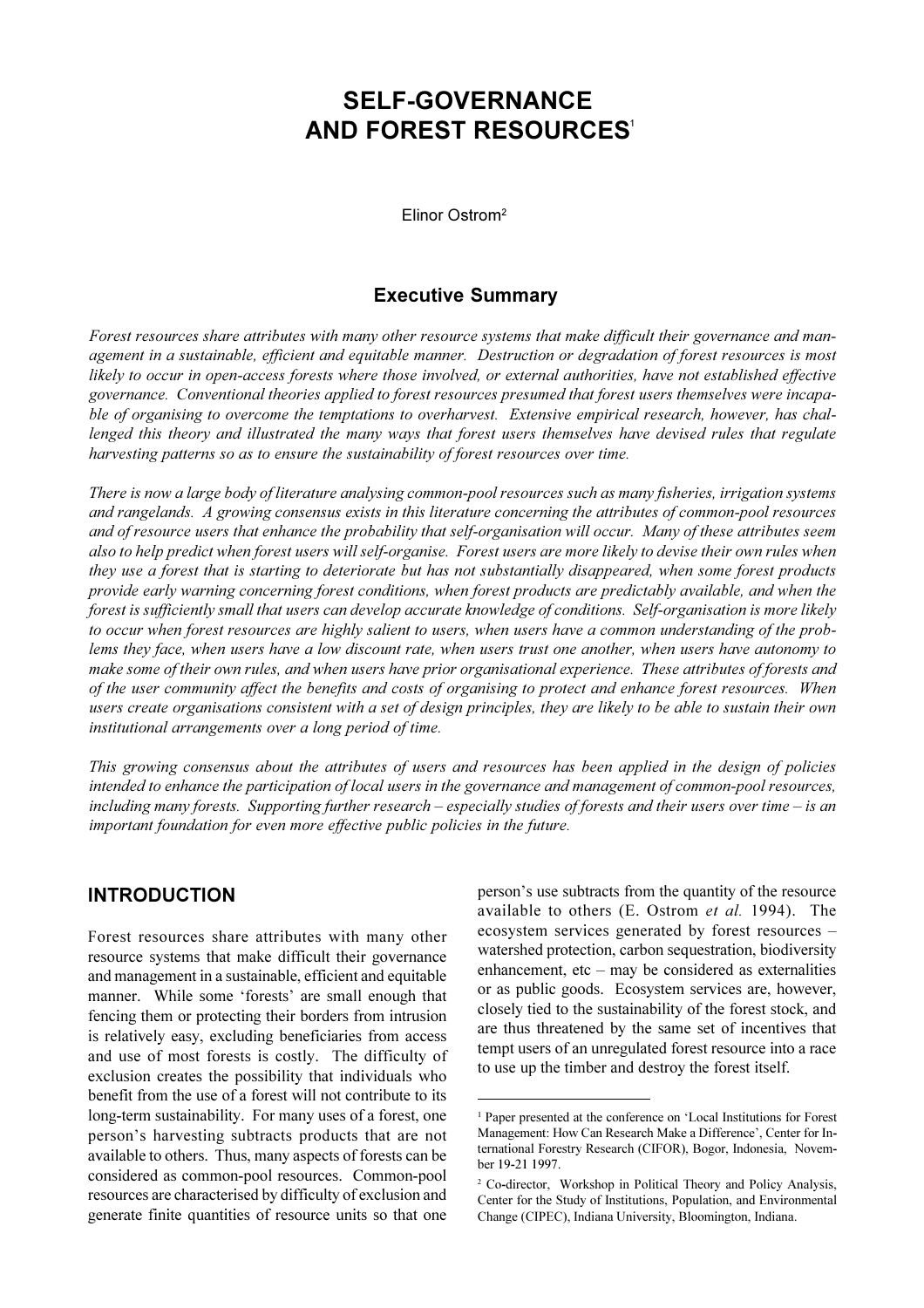Destruction or degradation of forest resources is most likely to occur in open-access forests where those involved and/or external authorities have not established an effective governance regime to regulate the following:

- who is allowed to appropriate forest products;
- the timing, quantity, location and technology of appropriation;
- who is obligated to contribute labour or funds to provide or maintain the forest;
- how appropriation and obligation activities are to be monitored and enforced;
- how conflicts over appropriation and obligation activities are to be resolved; and
- how the rules affecting the above will be changed over time with changes in the extent and composition of the forest and the strategies of participants.

A self-governed forest resource is one where actors, who are major users of the forest, are involved over time in making and adapting rules within collective-choice arenas regarding the inclusion or exclusion of participants, appropriation strategies, obligations of participants, monitoring and sanctioning, and conflict resolution. Some extremely remote forests are governed entirely by users and not at all by external authorities. In most modern political economies, however, it is rare to find any resource system – including the treasuries of private for-profit corporations  $-$  that are governed *entirely* by participants without rules made by local, regional, national, and international authorities also affecting key decisions (V. Ostrom 1991, 1997). Thus, in a self-governed system, participants make many, but not all, rules that affect the sustainability of the resource system and its use.

# **THE CONVENTIONAL THEORY OF COMMON-POOL RESOURCES**

Much of the literature on common-pool resources is derived from work on irrigation systems, fisheries and rangelands, but forests are also frequently studied as common-pool resources. Most theoretical studies by political economists have analysed simple common-pool resource systems using relatively similar assumptions (Feeny *et al.* 1996). In such systems, it is assumed that the resource generates a highly predictable, finite supply of one type of resource unit (hardwood timber, for example) in each relevant time period. Users are assumed to be homogeneous in terms of their assets, skills, discount rates and cultural views. They are also assumed to be short-term, profit-maximising actors who possess complete information. In this theory, *anyone* can enter the resource and appropriate resource units. Users gain property rights only to what they harvest, which they then sell in an open competitive market. The

open-access condition is a given. The users make no effort to change it. Users act independently and do not communicate or coordinate their activities in any way. The prediction from this theory is that overharvesting will result.

Until recently, textbooks in resource economics presented this conventional theory as the *only* theory needed for understanding common-pool resources (for a different approach, see Baland and Platteau 1996). With the growing use of game theory, use of a commonpool resources is frequently represented as a one-shot or finitely repeated, Prisoner's Dilemma game (Dawes 1973; Dasgupta and Heal 1979). These models formalise the problem differently, but do not change any of the basic theoretical assumptions about the finite and predictable supply of resource units, complete information, homogeneity of users, their maximisation of expected profits, and their lack of interaction with one another or capacity to change their institutions. Nor is the prediction changed.

The empirical validity of the theory was not effectively challenged until the mid-1980s since there were many dramatic examples of resources destroyed by users acting independently. The massive deforestation in tropical countries and the desertification of the Sahel confirmed the worst predictions to be derived from this theory for many scholars. Garrett Hardin's (1968) dramatic article in *Science* convinced many noneconomists that this theory captured the essence of the problem facing users of most forests in the world. Since users are viewed as being trapped in these dilemmas, recommendations were repeatedly made that external authorities must impose a different set of institutions on such settings. Some recommend private property as the most efficient form of ownership (Demsetz 1967; Posner 1977; Simmons *et al.* 1996). Others recommend government ownership and control (Ophuls 1973). Implicitly, theorists assume that regulators will act in the public interest and understand how ecological systems work and how to change institutions so as to induce socially optimal behaviour (Feeny *et al.* 1996: 195).

The possibility that the users themselves would find ways to organise had not seriously been considered in much of the policy literature until the last decade. Organising so as to create rules that specify rights and duties of participants creates a public good for those involved. Anyone who is included in the community of users benefits from this public good, whether they contribute or not. Thus, getting 'out of the trap' is itself a secondlevel dilemma. Further, investing in monitoring and sanctioning activities in order to increase the likelihood that participants follow the agreements they have made,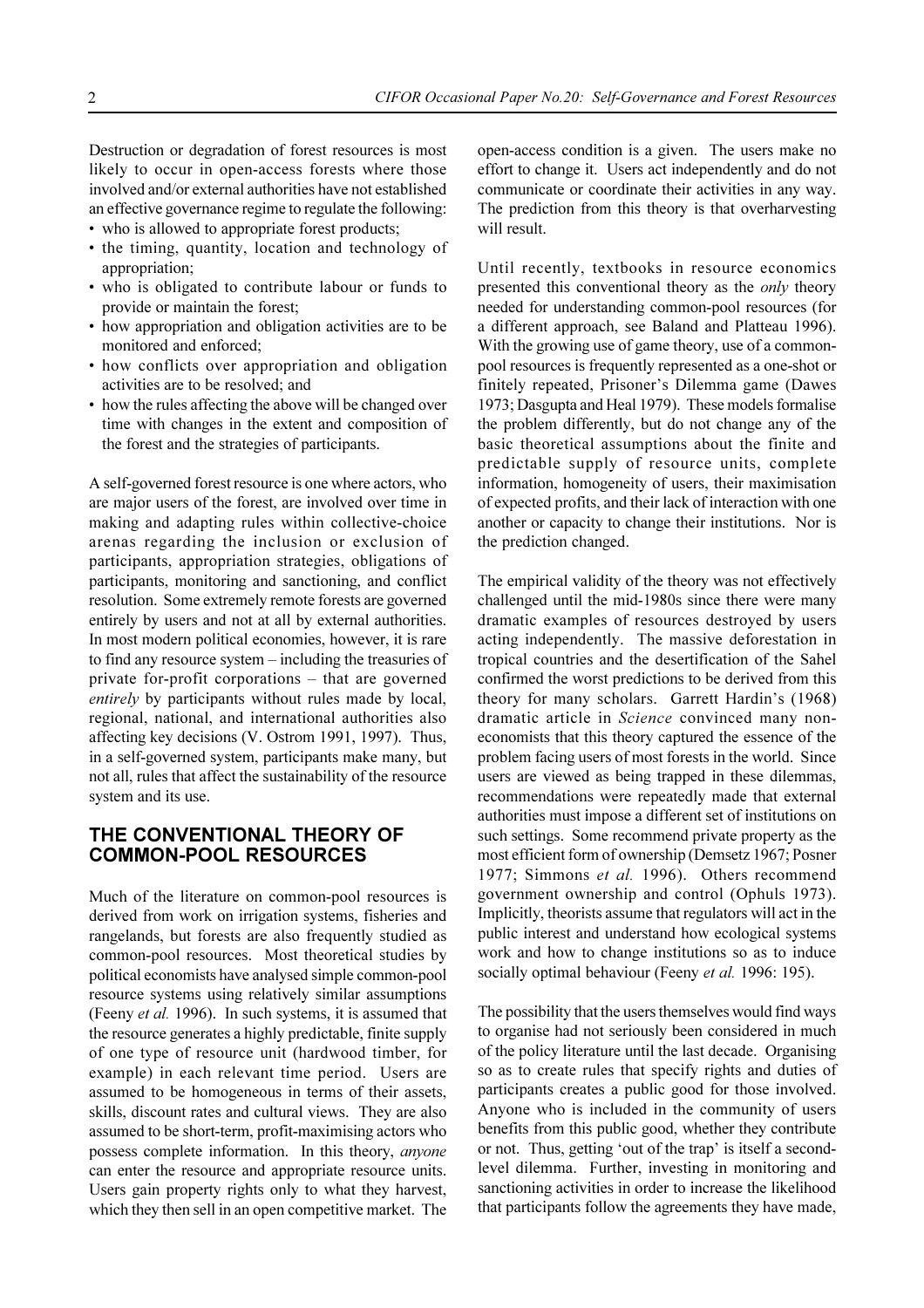also generates a public good. These investments, therefore, represent a third-level dilemma. Since much of the initial problem exists because the individuals are stuck in a setting where they generate negative externalities for each other, it is not consistent with the conventional theory that they solve a second- and thirdlevel dilemma in order to address the first-level dilemma under analysis.

Until the work of the National Academy of Sciences Panel on Common Property (National Research Council 1986), the conclusions derived from this basic theory were applied to all common-pool resources regardless of what kind of institutions local users developed. The growing evidence from many field studies of commonpool resources, however, called for a serious rethinking of the generalisability of the conventional theory (see Berkes 1986, 1989; Berkes *et al*. 1989; E. Ostrom 1990; Bromley *et al*. 1992; McCay and Acheson 1987; Agrawal forthcoming). Empirical studies have challenged the applicability of the conventional theory to forests by showing how forest users in many locations have organised themselves to vigorously protect and, in some cases, enhance local forests (Fortmann and Bruce 1988; Fox 1993; Fairhead and Leach 1996). Often, problems in forest management have emerged when local self-organisation has not been recognised by policy makers, and the autonomy of forest users to continue their own forest use practices has been threatened (Arnold and Campbell 1986; Gillis 1988; Arnold and Stewart 1991).

Loss of ownership combined with substantial increases in population, greater commercialisation of forest products and technological changes that made rapid deforestation possible, have increasingly threatened forests in all parts of the world (Jodha 1986; Poffenberger 1990; Messerschmidt 1993). Evidence has been mounting from a wide variety of sources, however, that local forest users are still capable of managing forest resources in many diverse locations (Ascher 1995; Becker *et al*. 1995; Agrawal and Yadama 1997; Shivakoti *et al*. 1997). Considerable interest has been rekindled in promoting various forms of community forestry institutions (Peluso and Poffenberger 1989; Alcorn 1990; Herring 1990; Gilmour and Fisher 1992; Shepherd 1992; Lynch and Talbott 1995; Ford Foundation 1998).

The International Forestry Resources and Institutions (IFRI) research programme is also conducting a series of studies on forests owned by governments, communally and privately. These studies are designed and implemented by a network of Collaborating Research Centers (CRCs) located in Bolivia, India,

Kenya, Madagascar, Mali, Nepal, Tanzania, Uganda and the United States (see Gibson *et al.* 1998; E. Ostrom 1998). As each of the CRCs is able to expand the number of research sites and to return to these sites on a regular basis, we hope to provide the kind of systematic evidence needed to ground theory developed from a broad range of common-pool resources in a strong empirical foundation specific to forests. Colleagues associated with the Center for the Study of Institutions, Population, and Environmental Change (CIPEC) at Indiana University are also intensively studying diverse forests in Brazil, Guatemala, Honduras and Mexico. Initial findings are highly congruent with the emerging theory described below (Agrawal 1998; Banana and Gombya-Ssembajjwe 1998; Becker and Gibson 1998; McKean 1998; Schweik 1998; Varughese 1998).

# **A GROWING CONSENSUS ON VARIABLES ENHANCING SELF-ORGANISATION**

Evidence from field research on common-pool resources challenges the generalisability of the conventional theory. While the conventional theory is successful in predicting outcomes in settings where users are alienated from each other or cannot communicate effectively, it does not provide an explanation for settings where users are able to create and sustain agreements to avoid serious problems of overappropriation. Nor does it predict well when government ownership will perform appropriately or how privatisation will improve outcomes. A fully articulated, reformulated theory encompassing the conventional theory as a special case does not yet exist. On the other hand, scholars familiar with the results of field research substantially agree on a set of variables that enhance the likelihood of users organising themselves to avoid the social losses associated with open-access, common-pool resources (E. Ostrom 1990, 1992a, b; Schlager 1990; McKean 1992, 1998; Tang 1992; E. Ostrom *et al.* 1994; Wade 1994; Baland and Platteau 1996; Arnold 1998). Drawing heavily on Ostrom (1992b: 298-9) and Baland and Platteau (1996: 286-9), considerable consensus exists that the following attributes of common-pool resources and of users are conducive to an increased likelihood that self-governing associations will form. Though further empirical work is needed to test their relevance and explanatory power for self-organised forest management, these attributes do appear to have broad applicability.

#### *Attributes of the Resource:*

R1. Feasible improvement: The resource is not at a point of deterioration such that it is useless to organise or so underutilised that little advantage results from organising.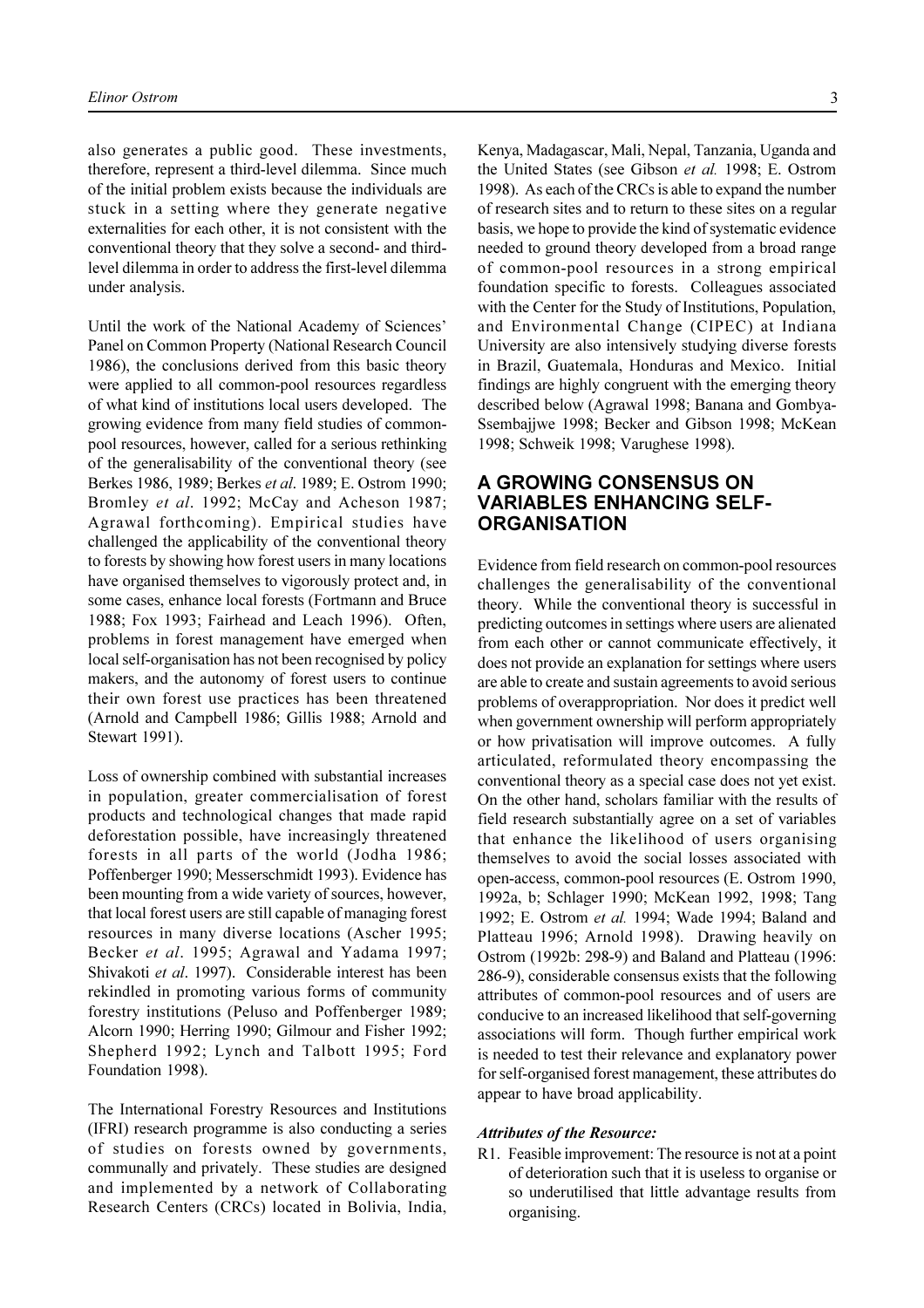- R2. Indicators: Reliable and valid information about the general condition of the resource is available at reasonable costs.
- R3. Predictability: The availability of resource units is relatively predictable.
- R4. Spatial extent: The resource is sufficiently small, given the transportation and communication technology in use, that users can develop accurate knowledge of external boundaries and internal microenvironments.

#### *Attributes of the Users:*

- A1. Salience: Users are dependent on the resource for a major portion of their livelihood or other variables of importance to them.
- A2. Common understanding: Users have a shared image of the resource (attributes R1, 2, 3 and 4 above) and how their actions affect each other and the resource.
- A3. Discount rate: Users have a sufficiently low discount rate in relation to future benefits to be achieved from the resource.
- A4. Distribution of interests: Users with higher economic and political assets are similarly affected by a current pattern of use.
- A5. Trust: Users trust each other to keep promises and relate to one another with reciprocity.
- A6. Autonomy: Users are able to determine access and harvesting rules without external authorities countermanding them.
- A7. Prior organisational experience: Users have learned at least minimal skills of organisation through participation in other local associations or learning about ways that neighbouring groups have organised.

Many of these variables are in turn affected by the type of larger regime in which users are embedded. Larger regimes can facilitate local self-organisation by providing accurate information about natural resource systems, providing arenas in which participants can engage in discovery and conflict-resolution processes, and providing mechanisms to back up local monitoring and sanctioning efforts. The probability of participants adapting more effective rules in macroregimes that facilitate their efforts over time is higher than in regimes that ignore resource problems entirely or, at the other extreme, presume that all decisions about the governance and management of resources need to be made by central authorities.

The key to further theoretical integration is to understand how these attributes interact in complex ways to affect the basic benefit-cost calculations of a set of users utilising a resource (E. Ostrom 1990: Ch. 6). Each user i has to compare the expected net benefits of harvesting

from a resource continuing to use the old rules (BO) to the benefits he or she expects to achieve with a new set of rules (BN).<sup>3</sup> Each user i must ask whether his or her incentive to change  $(D_i)$  is positive or negative.

 $D_i = BN_i - BO_i$ .

If  $D_i$  is negative for all users, no one has an incentive to change. If  $D_i$  is positive for some users, they then need to estimate three types of costs:  $C1$  – the up-front costs of time and effort spent devising and agreeing upon new rules;  $C2$  – the short-term costs of adopting new harvesting strategies; and  $C3$  – the long-term costs of monitoring and maintaining a self-governed system over time (given the norms of the community in which they live). If the sum of these expected costs for each user exceeds the incentive to change, no user will invest the time and resources needed to create new institutions. Thus, if

 $Di < (C1i + C2i + C3i)$ 

for all  $\in$  A (where A is the entire set of users), no change occurs.

In field settings, not everyone is likely to expect the same costs and benefits from a proposed change. Some may perceive positive benefits after all costs have been taken into account, while others perceive net losses. Consequently, the collective-choice rules used to change the day-to-day operational rules related to harvesting, planting, monitoring and other management activities affect whether an institutional change favoured by some and opposed by others will occur. For any collectivechoice rule, such as unanimity, majority, ruling elite or one-person rule, there is at least one minimal coalition of users that must agree prior to the adoption of new rules. If there is an individual k in all minimal coalitions for whom

 $D_k \leq (C1_k + C2_k + C3_k),$ 

no new rules will be adopted. And if for at least one minimal coalition

 $D_{k}$  > (C1<sub>k</sub> + C2<sub>k</sub> + C3<sub>k</sub>),

for all members, it is feasible for a new set of rules to be adopted. If there are several such coalitions, the question of which coalition will form, and so which rules will result, is a theoretical issue beyond the scope of this discussion. This analysis is applicable to a situation where a group starts with an open-access set of rules and contemplates adopting its first set of rules limiting access. It is also relevant to the continuing consideration of changing rules over time.

<sup>&</sup>lt;sup>3</sup> These comparisons can be very difficult to make in practice. It is particularly difficult to estimate future benefits and costs to come from a change in rules since considerable uncertainty always exists concerning the strategies that participants will follow once rules are changed. But even though this is a difficult task, it is one undertaken frequently by users after a lot of time spent discussing the pros and cons of a change in rules.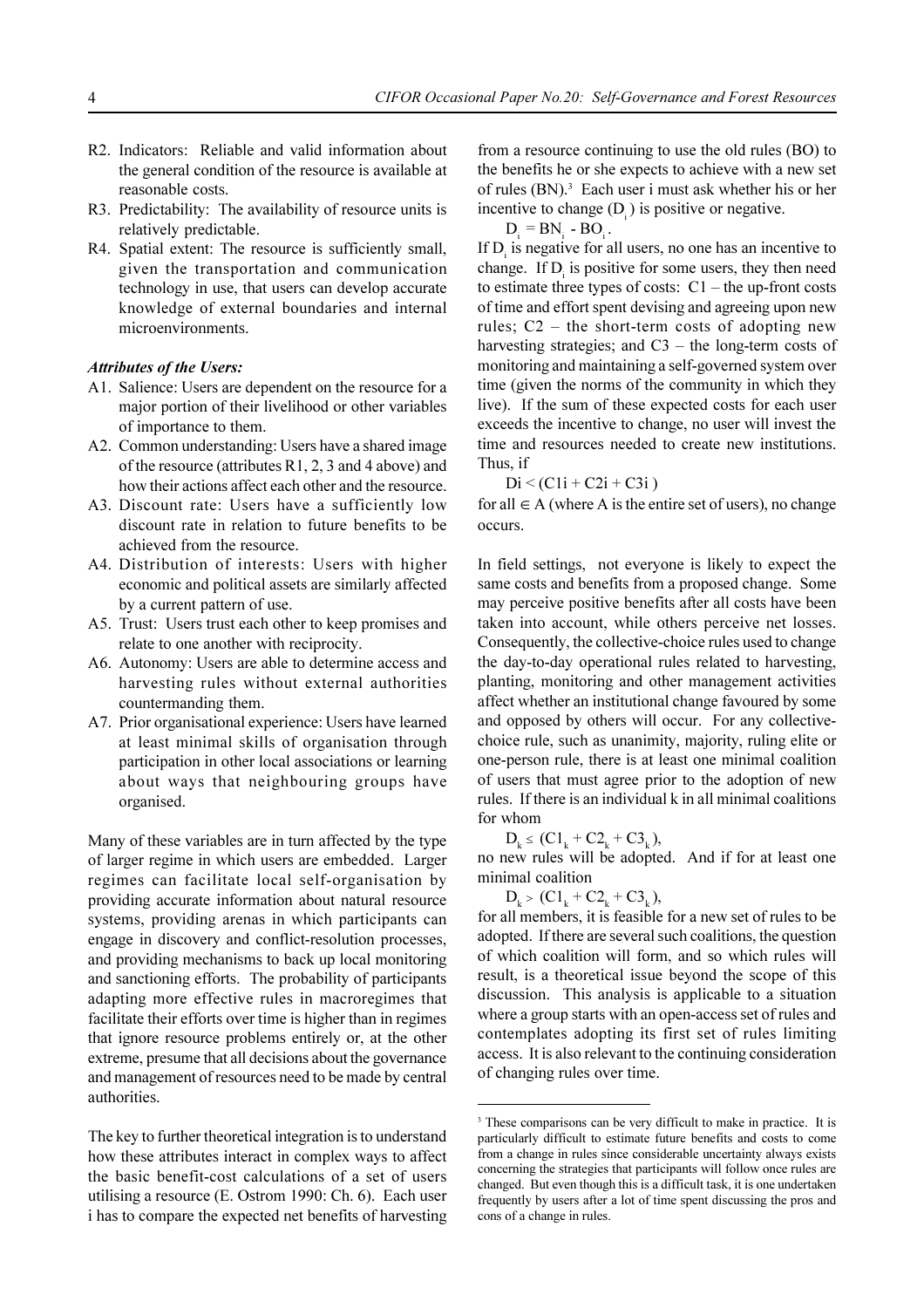Thus, the existing collective-choice arrangements in a location for making operational rules related to the entry and use of forests affects whether self-organisation will occur. Existing institutional arrangements also have a major effect on the distributional impacts of any rule changes that may occur. The rule used to modify institutional arrangements in field settings varies from reliance on the decisions made by one or a few leaders, to a formal reliance on majority or super-majority vote, to reliance on consensus or close to unanimity. If there are substantial differences in the perceived benefits and costs of users, it is possible that a minimal coalition will impose a new set of rules that strongly favours those in the winning coalition and imposes losses or lower benefits on those in the losing coalition (Thompson *et al.* 1988). If expected benefits from a change in institutional arrangements are not greater than expected costs for many users, however, the costs of enforcing a change in institutions will be much higher than when most participants expect to benefit from a change in rules over time. Where the enforcement costs are fully borne by the members of a minimal coalition, operational rules that benefit the other users lower the long-term costs of monitoring and sanctioning for a governing coalition. Where external authorities enforce the rules agreed upon by a coalition of users, the distribution of costs and benefits is more likely to benefit that coalition and may impose costs on the other users (see Walker *et al*. 1997).

The attributes of a resource (listed above) affect both the benefits and costs of institutional change. If resource units are relatively abundant  $(R1)$ , there are few reasons for users to invest costly time and effort in organising. If the resource is already substantially destroyed, the high costs of organising may not generate substantial benefits. Thus, self-organisation is likely to occur only after users observe substantial scarcity. The danger here, however, is that exogenous shocks leading to a change in relative abundance of the resource units occur rapidly and users may not adapt quickly enough to the new circumstances (Libecap and Wiggins 1985).

The presence of frequently available, reliable indicators about the conditions of a resource (R2) improves the capacity of users to adapt relatively quickly to changes that could adversely affect their long-term benefit stream (Moxnes 1996). A resource flow that is highly predictable (R3) is much easier to understand and manage than one that is erratic. In the latter case, it is always difficult for users (or, for that matter, for scientists and government officials) to judge whether changes in the resource stock or flow are due to overharvesting or to random exogenous variables (see Feeny *et al.* 1996 for a discussion of these issues related to the collapse of the California sardine industry). Unpredictability of resource units in microsettings, such as private pastures,

may lead users to create a larger common-property unit to increase the predictability of resource availability somewhere in the larger unit (Netting 1972; Wilson and Thompson 1993). The spatial extent of a resource (R4) affects the costs of defining reasonable boundaries and then of monitoring them over time.

The attributes of the users themselves (listed above) also affect their expected benefits and costs. If users do not obtain a major part of their income from a resource (A1), the high costs of organising and maintaining a selfgoverning system may not be worth their effort. If users do not share a common understanding of how complex resource systems operate (A2), they will find it extremely difficult to agree on future joint strategies. Given the complexity of many forest resources – especially multispecies or multiproduct resources – understanding how these systems work may be counterintuitive even for those who make daily contact with the forest. In forests that are highly variable (R3), it may be particularly difficult to understand and to separate those outcomes stemming from exogenous factors and those resulting from the actions of users. Of course, this is also a problem facing officials as well as users. Users with many other options, who thus discount the importance of future income from a particular resource  $(A3)$ , may prefer to 'mine' one forest without spending resources to regulate it. They simply move on to other forests once this one is destroyed, assuming there will always be still more forests available to them.

Users who possess more substantial economic and political assets may have similar interests to those with fewer assets (A4) or they may differ substantially on multiple attributes. When the more powerful have similar interests, they may greatly enhance the probability of successful organisation if they invest their resources in organising a group and devising rules to govern that group. Those with substantial economic and political assets are more likely to be a member of a winning coalition and thus have a greater impact on decisions about institutional changes. Mancur Olson (1965) long ago recognised the possibility of a privileged group whereby some were sufficiently affected to bear a disproportionate share of the costs of organising to provide public goods (such as the organisation of a collectivity). On the other hand, if those with more assets also have low discount rates (A3) related to a particular resource and lower salience (A1), they may simply be unwilling to expend inputs or may actually impede organisational efforts that might lead to them having to cut back on their productive activities.

Users who trust one another (A6) to keep agreements and use reciprocity in their relationships face lower expected costs for monitoring and sanctioning over time.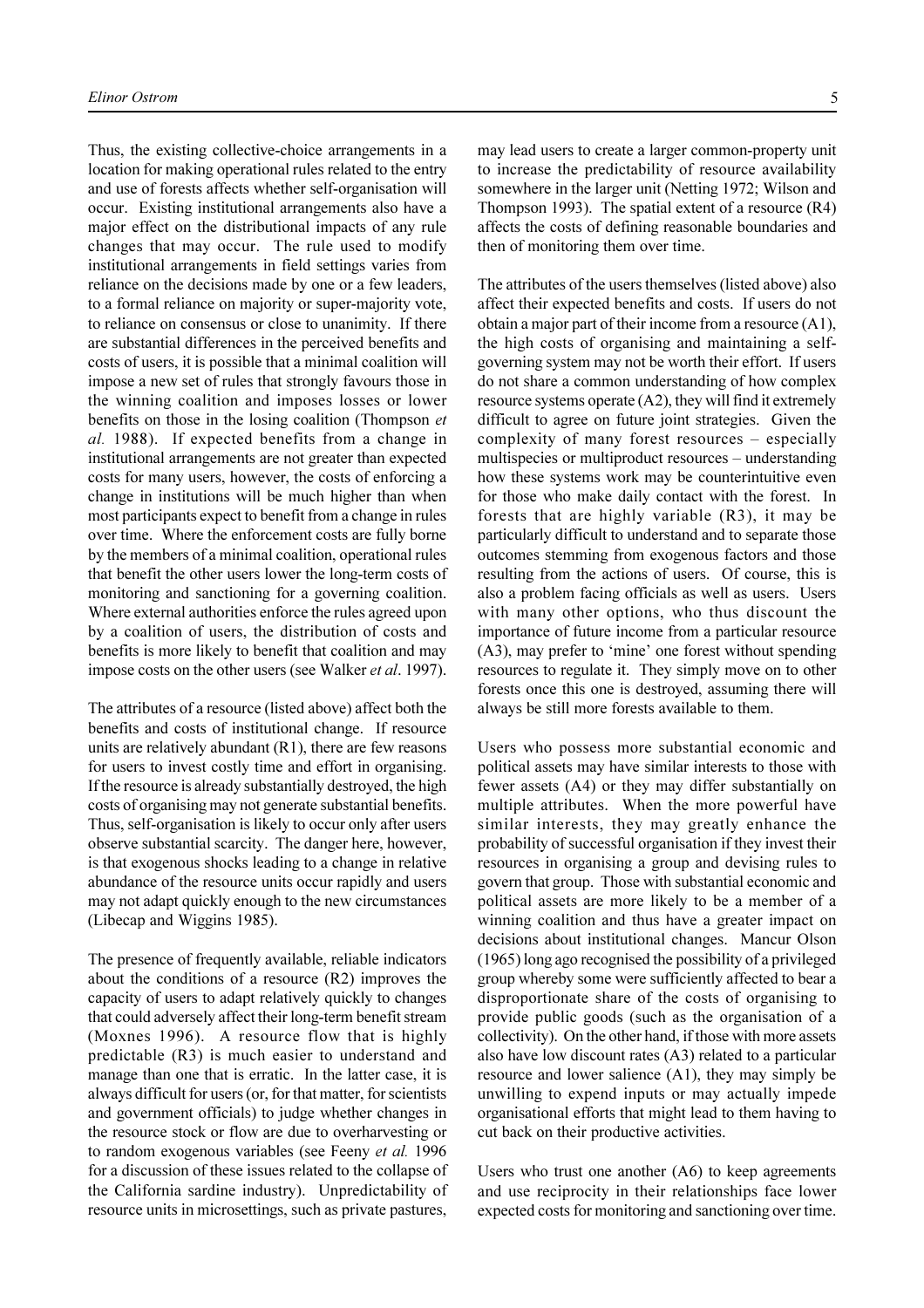Users who lack trust at the beginning of a process of organising may be able to build this form of social capital (Coleman 1988; E. Ostrom 1992a) if they initially adopt small changes that most users follow before trying to make major institutional changes. Autonomy (A7) tends to lower the costs of organising. A group that has little autonomy may find that those who disagree with locally developed rules seek contacts with higher-level officials to undo the efforts of users to achieve regulation. With the legal autonomy to make their own rules, users face substantially lower costs in defending these rules against other authorities. Prior experience with other forms of local organisation (A7) greatly enhances the repertoire of rules and strategies known by local participants as potentially useful to achieve various forms of regulation. Further, users are more likely to agree upon rules whose operation they understand from prior experience, than upon rules that are introduced by external actors and are new to their experience. Given the complexity of many field settings, users face a difficult task in evaluating how diverse variables affect expected benefits and costs over a long time horizon. In many cases, it is just as difficult, if not more so, for scientists to make a valid and reliable estimate of total benefits and costs and their distribution.

The growing theoretical consensus does *not* lead to a conclusion that most users utilising common-pool resources will undertake self-governed regulation. Many settings exist where the theoretical expectation should be the opposite. Users will overuse the forest unless efforts are made to change one or more of the variables affecting perceived costs or benefits. Given the number of variables that affect these costs and benefits, many points of external intervention can enhance or reduce the probability of users' agreeing upon and following rules that generate higher social returns. But both social scientists and policy makers have a lot to learn about how these variables interact in field settings and even how to measure them so as to increase the empirical legitimacy of the growing theoretical consensus. Many aspects of the macroinstitutional structure surrounding a particular setting affect the perceived costs and benefits. Thus, external authorities can be effective in enhancing the likelihood and performance of self-governing institutions. Their actions can also seriously impede these developments as well. Further, when the activities of one set of users, A, have 'spillover effects' on others beyond A, external authorities can either facilitate processes that allow multiple groups to solve conflicts arising from negative spillovers or take a more active role in governing particular forests themselves.

Researchers and public officials need to recognise the multiple manifestations of these attributes in the field. Users may be highly dependent on a forest (A1), for example, because they are in a remote location and few

roads exist to enable them to leave. Alternatively, they may be located in a central location, but other opportunities are not open to them due to lack of training or a discriminatory labour market. Users' discount rates (A3) in relation to a particular forest may be low because they have lived for a long time in a particular location and expect that they and their grandchildren will remain in that location, or because they possess a secure and well-defined bundle of property rights to this forest (see Schlager and Ostrom 1992). Reliable indicators of the condition of a forest (R2) may result from activities of users themselves  $-$  such as regularly harvesting of medicinal plants or because of efforts to gather reliable information by users or by external authorities (Blomquist 1992). Predictability of forest resources (R3) may result from relatively constant weather conditions or because of actions taken by users to even out the availability of forest products over time. They may have autonomy to make their own rules (A6) because a national government is weak and unable to exert authority over forests that it formally owns, or because national law formally legitimates selfgovernance of forests as in Uttar Pradesh in India.

When the benefits of organising are commonly understood by participants to be very high, users lacking many of the attributes conducive to the development of self-governing institutions may be able to overcome their liabilities and still develop effective agreements. The crucial factor is not whether all attributes are favourable but the relative size of the expected benefits and costs they generate as perceived by participants. While all of these variables affect the expected benefits and costs of users, it is difficult  $-$  particularly for outsiders  $-$  to estimate their impacts given the difficulty of making precise measures of these variables and weighing them on a cumulative scale. Further empirical analysis of these theoretical propositions is, thus, dependent on the conduct over time of careful comparative studies of a sufficiently large number of field settings using a common set of measurement protocols (see E. Ostrom and Wertime 1994).

# **ON THE DESIGN PRINCIPLES OF ROBUST, SELF-GOVERNED COMMON-POOL RESOURCE INSTITUTIONS**

Of course, the performance of self-governed commonpool resource institutions varies across systems and time. Some self-governed resources have survived and flourished for centuries, while others have faltered and failed. As discussed above, some never get organised in the first place. In addition to the consensus concerning the theoretical variables conducive to self-organisation, considerable agreement also exists about the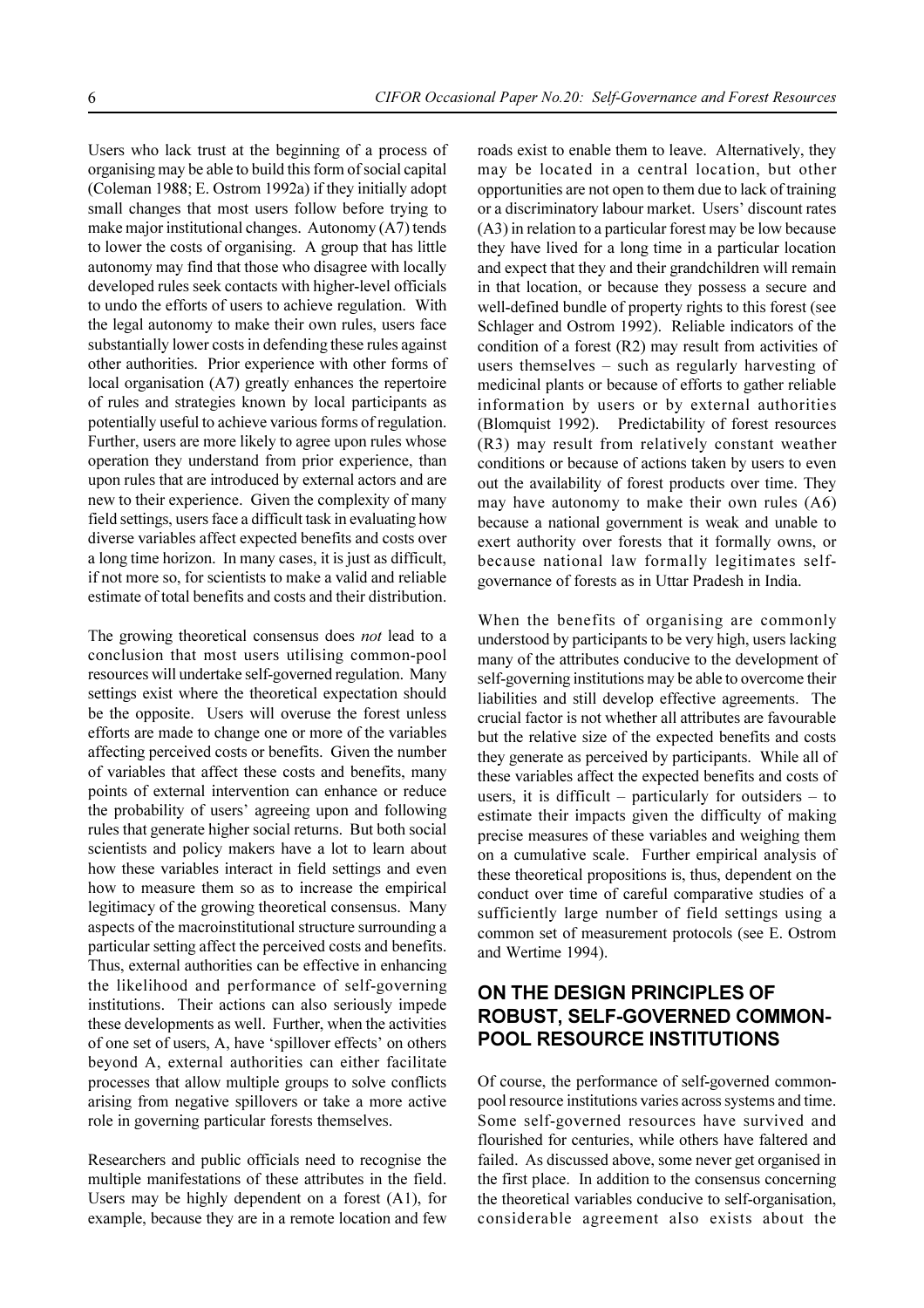characteristics of those self-governing systems that are robust in the sense that they survive for very long periods of time utilising the same basic rules for adapting to new situations over time (Shepsle 1989).

The particular rules used in the long-surviving, selfgoverning systems vary substantially. Consequently, it is not possible to arrive at empirical generalisations about the particular types of rules used to define who is a member of a self-governing community, what rights they have to access a resource, and what particular obligations they face. It is possible, however, to derive a series of design principles that characterise the configuration of rules that are used. By design principles, I mean a condition that helps to account for the success of these institutions in sustaining a forest or other common-pool resource and gaining the compliance of generation after generation of users to the rules applied in a location. Based on considerable research on common-pool resources, robust, long-term institutions are characterised by most of the design principles listed in Table 1. Fragile institutions tend to be characterised by only some of these design principles. Failed institutions are characterised by very few of these principles (see, for example, Blomqvist 1996; Morrow and Hull 1996; Schweik *et al.* 1997).

These principles work to enhance the shared understanding of participants of the structure of a resource and its users and of the benefits and costs involved in following a set of agreed-upon rules. Design Principle  $1 -$  having rules that clearly define who has rights to use a resource and the boundaries of that resource – ensures that users can clearly identify anyone who does not have rights and take action against them.

Design Principle 2 involves two parts. The first is congruence between the rules that assign benefits and the rules that assign costs. The crucial issue here is that these rules be considered fair and legitimate by the participants themselves (see McKean 1992). In many settings, fair rules are those that keep a relatively proportionate relationship between the assignment of benefits and of costs. Otherwise, those who contribute time, funds and effort to sustaining a forest or other common-pool resource system resent the 'unfair' allocation of benefits to those carrying a lesser load. The whole distribution system can disintegrate if it is not perceived as fair. The second part of this design principle is that both types of rules need to be well matched to local conditions, such as soils, slope, number of diversions, crops being grown.

| <b>Principle</b>                                           | <b>Explanation</b>                                                                                                                                                                                                          |
|------------------------------------------------------------|-----------------------------------------------------------------------------------------------------------------------------------------------------------------------------------------------------------------------------|
| 1. Clearly defined boundaries                              | Individuals or households with rights to withdraw resource units from<br>the common-pool resource and the boundaries of the common-pool<br>resource itself are clearly defined.                                             |
| 2. Congruence                                              | a. The distribution of benefits from appropriation rules is roughly<br>proportionate to the costs imposed by provision rules.                                                                                               |
|                                                            | b. Appropriation rules restricting time, place, technology and/or<br>quantity of resource units are related to local conditions.                                                                                            |
| 3. Collective-choice arrangements                          | Most individuals affected by operational rules can participate in<br>modifying operational rules.                                                                                                                           |
| 4. Monitoring                                              | Monitors, who actively audit common-pool resource conditions and<br>user behaviour, are accountable to the users and/or are the users<br>themselves.                                                                        |
| 5. Graduated sanctions                                     | Users who violate operational rules are likely to receive graduated<br>sanctions (depending on the seriousness and context of the offence)<br>from other users, from officials accountable to these users, or from<br>both. |
| 6. Conflict-resolution mechanisms                          | Users and their officials have rapid access to low-cost, local arenas to<br>resolve conflict among users or between users and officials.                                                                                    |
| 7. Minimal recognition of rights to<br>organise            | The rights of users to devise their own institutions are not challenged<br>by external governmental authorities.                                                                                                            |
| For common-pool resources that are part of larger systems: |                                                                                                                                                                                                                             |
| 8. Nested enterprises                                      | Appropriation, provision, monitoring, enforcement, conflict resolution<br>and governance activities are organised in multiple layers of nested<br>enterprises.                                                              |

**Table 1.** Design principles illustrated by long-enduring common-pool resource institutions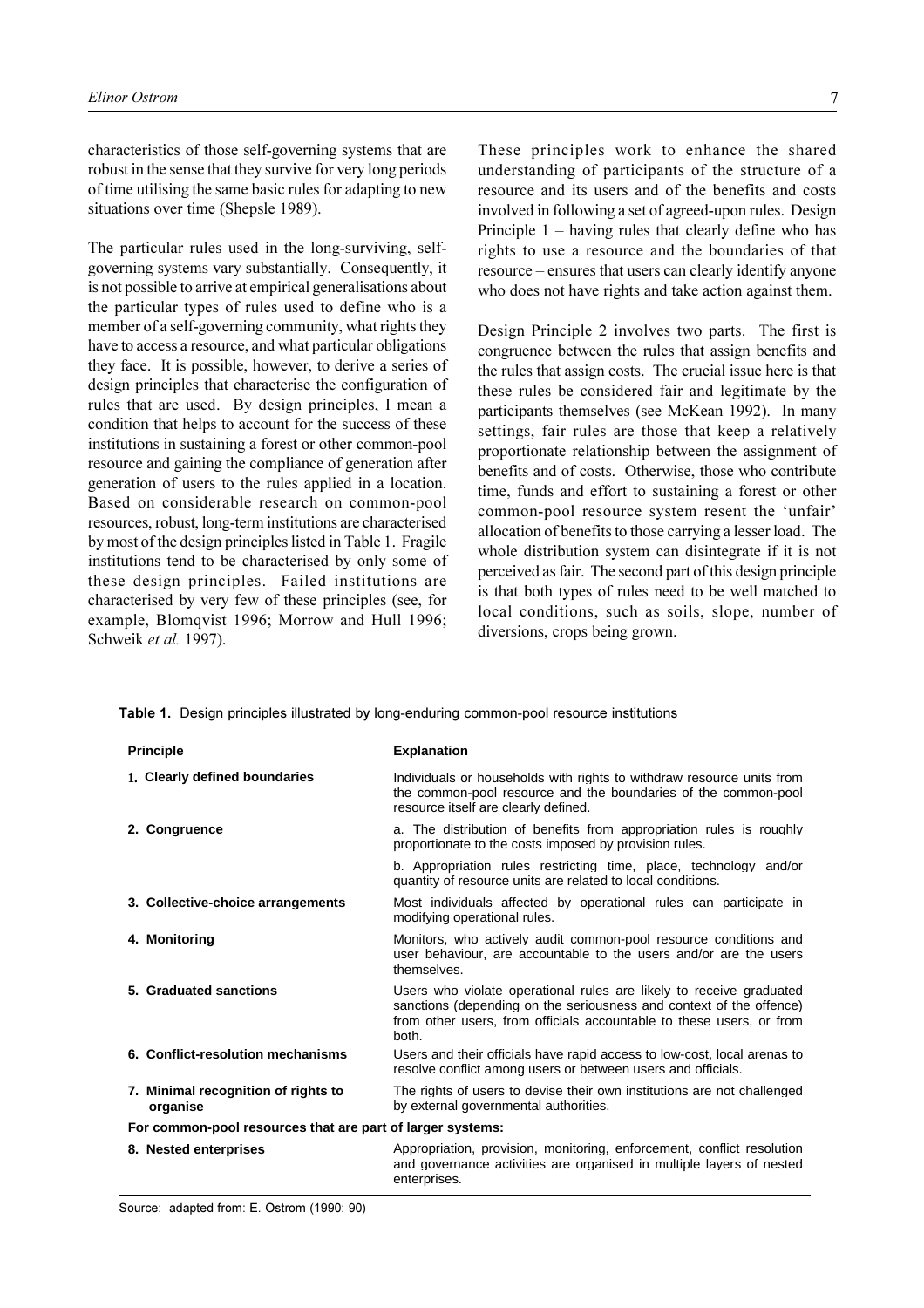Design Principle 3 is concerned with the collectivechoice arrangements used to modify operational rules those that directly affect where, when and who can harvest from a resource. If most users are not involved in modifying these rules over time, the information about the benefits and costs as perceived by different participants is not fully taken into account in any efforts to adapt to new conditions and information over time. Users who begin to perceive the costs of their system being higher than their benefits, and who are prevented from making serious proposals for change, may simply begin to cheat whenever they have the opportunity. Once cheating on rules becomes more frequent for some users, others will follow suit. In this case, enforcement costs become very high or the system fails.

No matter how high the level of acceptance of an initial agreement, there are always conditions that tempt some individuals to cheat (even when they perceive the overall benefits of the system to be higher than the costs). If one person is able to cheat while others conform to the rules, the cheater is usually able to gain substantially to the disadvantage of others. Thus, without monitoring of rule conformance  $-$  Design Principle  $4 - few$  systems are able to survive very long. The sanctions that are used, however, do not need to be extremely high in the first instance. The important thing about a sanction for a user who has succumbed to temptation is that their action is noticed and that a punishment is meted out. This tells all users that cheating on rules is noticed and punished without making all rule infractions into major criminal events. If the sanctions are graduated (Design Principle 5), a user who breaks rules repeatedly and who is noticed doing so, eventually faces a penalty that makes rule breaking an unattractive option. While rules are always assumed to be clear and unambiguous in theoretical work, this is rarely the case in field settings. It is easy to have a disagreement about how to interpret a rule that limits harvesting or requires inputs. If these disagreements are not resolved in a low-cost and orderly manner, then users may lose their willingness to conform to rules because of the ways that 'others' interpret them in their own favour (Design Principle 6).

Design Principles 7 and 8 are related to autonomy. When the rights of a group to devise their own institutions are recognised by national, regional and local governments, the legitimacy of the rules crafted by users will be less frequently challenged in courts, administrative and legislative settings. Further, in larger resources with many participants, such as many forests, nested enterprises that range in size from small to large enable participants to solve diverse problems involving different scale economies. By utilising base institutions that are quite small, face-to-face communication can be used for solving many of the day-to-day problems in smaller groups. By nesting each level of organisation in a larger level, externalities between groups can be addressed in larger organisational settings that have a legitimate role to play in relationship to the smaller entities.

# **THEORETICAL PUZZLES**

In addition to the consensus concerning the variables most likely to enhance self-organisation and the design principles characterising successful, long-term governance arrangements, many unresolved theoretical issues still exist about the self-governance of commonpool resources. Two major theoretical questions relate to the effect of size and heterogeneity.

#### **Size**

The effect of the number of participants facing problems of creating and sustaining a self-governing enterprise is unclear. Drawing on the early work of Mancur Olson (1965), many theorists argue that size of a group is negatively related to solving collective-action problems in general (see also Buchanan and Tullock 1962). Many results from game theoretical analysis of repeated games conclude that cooperative strategies are more likely to emerge and be sustained in smaller rather than larger groups (see synthesis of this literature in Baland and Platteau 1996). Scholars who have studied many usergoverned forestry institutions in the field have concluded that success will more likely happen in smaller groups (see, for example, Cernea 1989).

In a systematic study of forest institutions, Agrawal (1998) has found that smaller forest user groups are less able to undertake the level of monitoring needed to protect forest resources than moderately sized groups. In a study of over 100 irrigation systems, Lam (1998) did not find any significant relationship between either the number of users or the amount of land included in the service area and any of the three performance variables he studied.

One of the problems of focussing on size of group as a key determining factor is that many other variables change as group size increases (Chamberlin 1974; R. Hardin 1982). If the costs of providing a public good related to the use of a forest, say a sanctioning system, remain relatively constant as group size increases, then increasing the number of participants brings additional resources that could be drawn upon to provide the benefit enjoyed by all (see Isaac *et al.* 1993). Marwell and Oliver  $(1993: 45)$  conclude that when a 'good has pure jointness of supply, group size has a *positive* effect on the probability that it will be provided'. On the other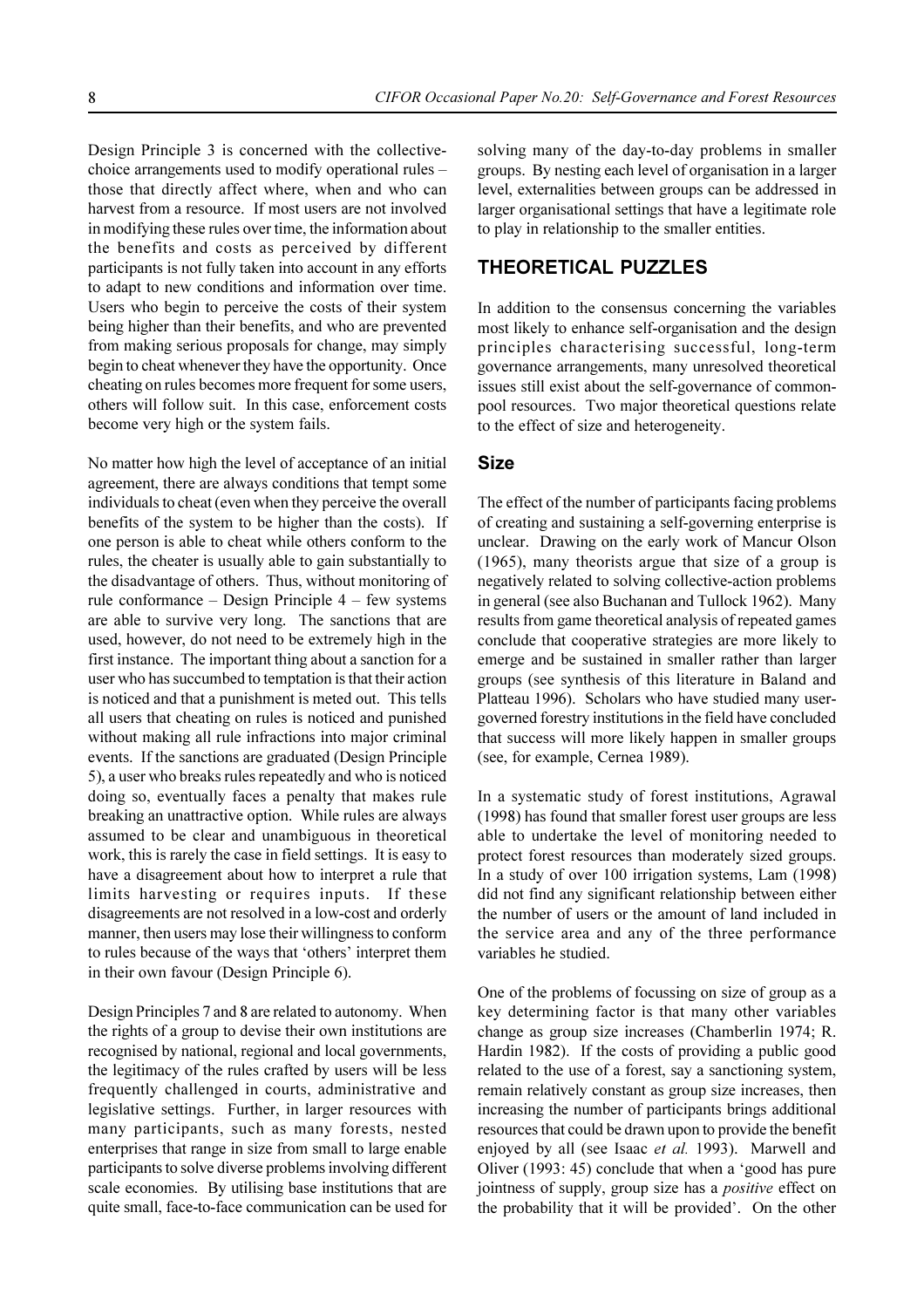hand, if one is analysing the conflict levels over a subtractable good and the transaction costs of arriving at acceptable allocation formulae, group size may well exacerbate the problems of self-governing systems. Since there are tradeoffs among various impacts of size on other variables, a better working hypothesis is that medium-sized groups may succeed more often than very small or very large groups.

#### **Heterogeneity**

Many scholars conclude that only very small groups can organise themselves effectively because they presume that size is related to the homogeneity of a group and that homogeneity is needed to initiate and sustain selfgovernance. Heterogeneity is also a highly contested variable. Groups can vary along a diversity of dimensions including their cultural backgrounds, interests and endowments (see Baland and Platteau 1996). Each may operate differently. Further, groups who are relatively homogeneous may also find themselves confronted with high levels of conflict when rules related to access to forest resources are not well defined (see Gibson and Koontz forthcoming).

If groups from diverse cultural backgrounds share access to a forest, the key question affecting the likelihood of self-organised solutions is whether the views of the multiple groups concerning the structure of the forest, authority, interpretation of rules, trust and reciprocity differ or are similar. In other words, do they share a common understanding (A2) of their situation? New settlers to a region may simply learn and accept the rules of the established group, and their cultural differences on other fronts do not affect their participation in governing a forest. On the other hand, new settlers are frequently highly disruptive to the sustenance of a selfgoverning enterprise when they generate higher levels of conflict over the interpretation and application of rules and increase enforcement costs substantially.

When the interests of users differ, achieving a selfgoverning solution is particularly challenging. This problem characterises some fisheries where local subsistence fishermen have strong interests in the sustenance of an inshore fishery, while industrial fishing firms have many other options and may be more interested in the profitability of fishing in a particular location than its sustained yield. The conflict between absentee livestock owners and local pastoralists has also proved difficult to solve in many parts of the world.

Differential endowments of users can be associated with both extreme levels of conflict as well as very smooth and low-cost transitions into a sustainable, self-governed system. Johnson and Libecap (1982) reason that the difference in the skills and knowledge of different kinds of users frequently prevents them from arriving at agreements about how to allocate harvesting quotas. Heterogeneity of wealth or power may or may not be associated with a difference in interests. As discussed above, when those who have more assets share similar interests with those who have less assets (A4), groups may be privileged by having the more powerful take on the higher initial costs of organising, while crafting rules that benefit a large proportion of the users. Users may design institutions that cope effectively with heterogeneities. Thus, when they adopt rules that allocate benefits using the same formulae used to allocate duties and responsibilities (Design Principle 2A), users who differ significantly in terms of assets will tend to agree to and follow such rules.

Even in a group that differs on many variables, if at least a minimally winning subset of users from an endangered but valuable forest are dependent on it (A1), and they share a common understanding of their situations (A2), have a low discount rate (A3), include some with more assets among their members (A4), trust one another (A5), and have autonomy to make their own rules (A6), it is more likely that they will estimate the expected benefits of governing their forest to be greater than the expected costs. Whether the rules agreed upon distribute benefits and costs fairly depends both on the collective-choice rule used and the type of heterogeneity existing in the community. Neither size nor heterogeneity is a variable with a uniform effect on the likelihood of organising and sustaining self-governing enterprises. The debate about their effect is focussing on the wrong variables. Instead of concentrating on size or the various kinds of heterogeneity independently, it is important to ask how these variables influence other variables as they affect the benefit-cost calculations of those involved in negotiating and sustaining agreements. Their impact on costs of producing and distributing information (Scott 1993) is particularly important.

### **CONCLUSION**

The conventional theory of common-pool resources, which presumed that external authorities were needed to impose new rules on those users trapped into producing excessive externalities for themselves and others, has now been shown to be a special theory of a more general theoretical structure. For users to contemplate changing the institutions they face, they have to conclude that the expected benefits from an institutional change will exceed the immediate and long-term expected costs.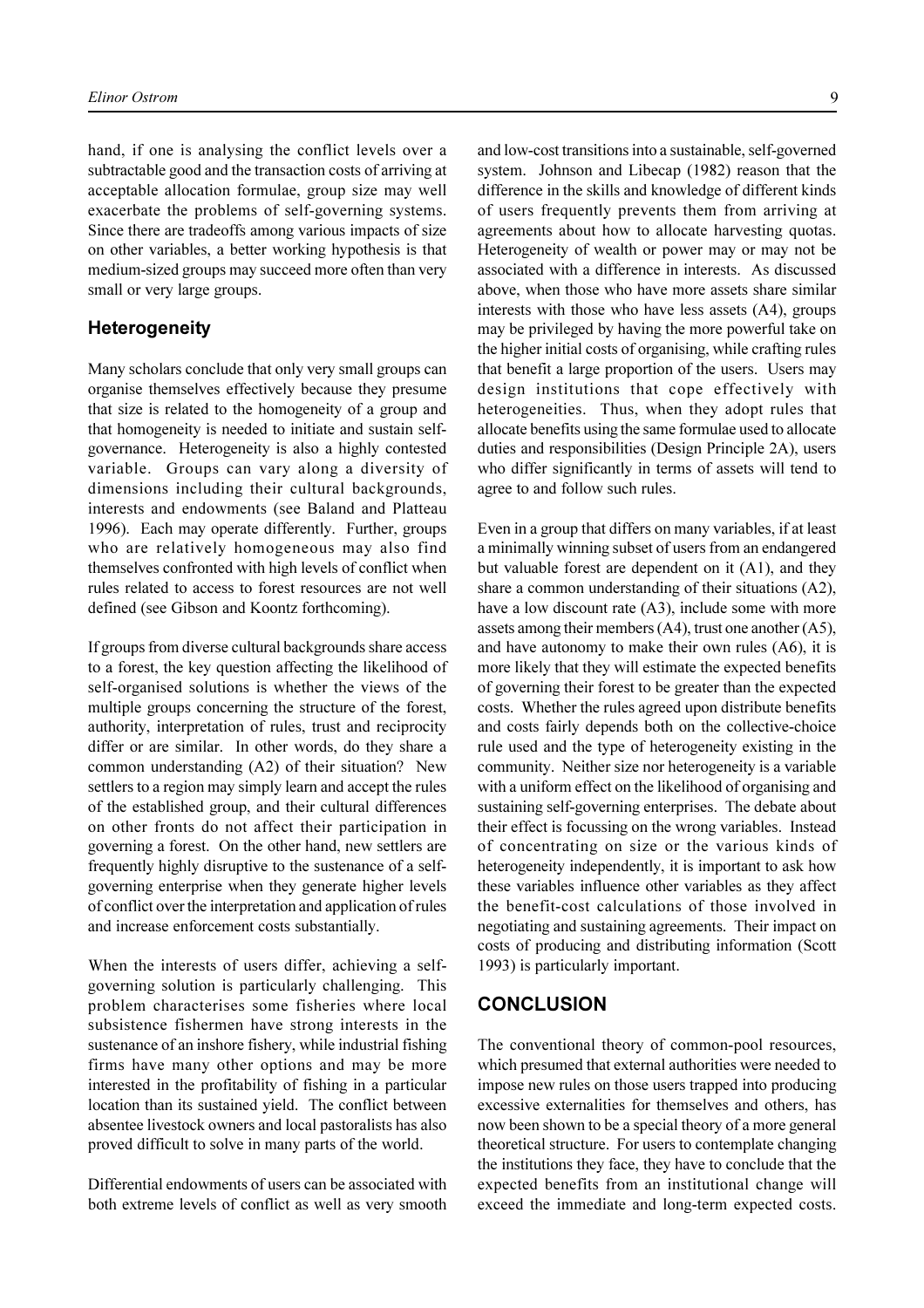When users cannot communicate and have no way of gaining trust through their own efforts or with the help of the macroinstitutional system within which they are embedded, the prediction of the earlier theory is likely to be empirically supported. Ocean fisheries, the stratosphere and other global commons come closest to the appropriate empirical referents. If users can engage in face-to-face bargaining and have autonomy to change their rules, they may well attempt to organise themselves. Whether they organise depends on attributes of the resource and the users themselves that affect the benefits to be achieved and the costs of achieving them. Whether their self-governed enterprise succeeds over the long term depends on whether the institutions they develop are consistent with design principles underlying robust, long-living, self-governed systems. The theory has progressed substantially during the past half century.

There are, however, many challenging puzzles to be solved.

Further empirical research is needed to test the relevance and explanatory power for forests of the emerging consensus regarding the conditions conducive to effective self-governance of resources and for the design of more effective public policies. Given the number of variables that can independently and interactively affect the incentives and actions of local users  $-$  especially when one focuses on forest resources  $-$  systematic research conducted in a large number of locations obtaining data about the same set of variables is also extremely important. Hopefully, future policies will be constructed on the basis of an understanding of both the strengths and limitations of self-governance of forestry resources.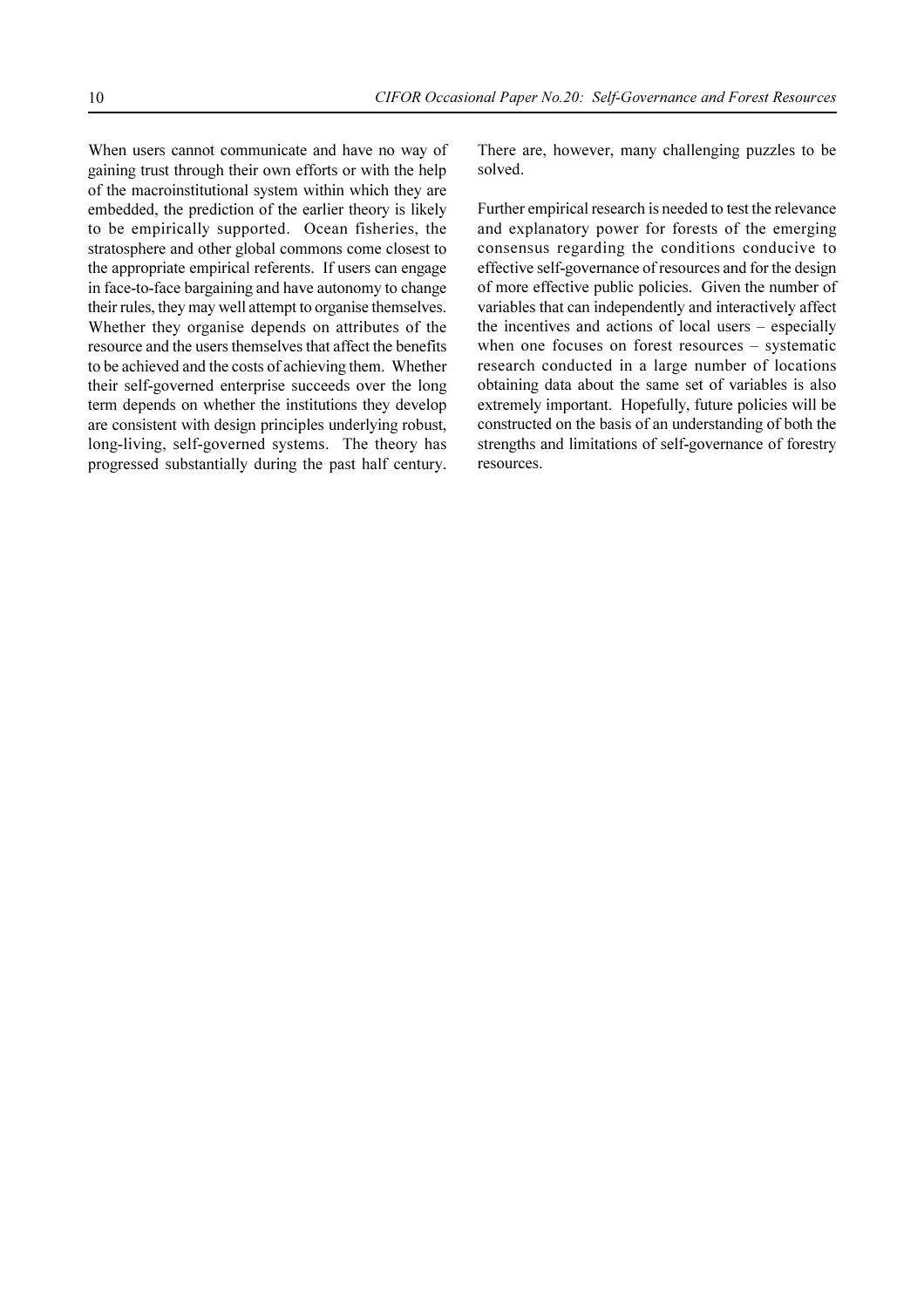### **ACKNOWLEDGEMENTS**

I am deeply grateful for the essential support received from the Forests, Trees and People Programme of the Food and Agriculture Organization of the United Nations, the Ford Foundation, and the MacArthur Foundation. Sections of this paper will appear as an entry in: Peter Newman, ed. 1998. The New Palgrave Dictionary of Economics and the Law. The author received excellent comments on a prior draft by C. Dustin Becker, Ken Bickers, Tomas Koontz, Fabrice Lehoucq, Michael McGinnis, Charles Schweik, James Walker, John Williams, Lini Wollenberg, and a careful editing by Patty Dalecki.

### **REFERENCES**

- Agrawal, A. 1998 Group size and successful collective action: a case study of forest management institutions in the Indian Himalayas. *In*: Gibson, C., McKean, M. and Ostrom, E. (eds.) Forest resources and institutions. Forests, Trees And People Programme, Working Paper 3. FAO, Rome, Italy.
- Agrawal, A. Forthcoming Greener pastures: exchange, politics and community among a mobile people. Duke University Press, Durham, NC.
- Agrawal, A. and Yadama, G. 1997 How do local institutions mediate market and population pressures on resources: forest *Panchayats* in Kumaon, India. Development and Change 28: 435-65.
- Alcorn, J. 1990 Indigenous agroforestry strategies meeting farmers' needs. *In*: Anderson, A. (ed.) Alternatives to deforestation: steps toward sustainable use of Amazon Rainforest, 141-151*.* Columbia University Press, New York.
- Arnold, J.E.M. 1997 Social dimensions of forestry's contribution to sustainable development. Position Paper for programme area F of the XI World Forestry Congress, Antalya, Turkey, 13-22 October 1997.
- Arnold, J.E.M. 1998 Devolution of control of common pool resources to local communities: experiences in forestry. Paper presented at the meeting of the UNU/WIDER Project on Land Reform Revisited: Access to Land, Rural Poverty, and Public Action, Santiago, Chile, April 26-28.
- Arnold, J.E.M. and Campbell, J.G. 1986 Collective management of hill forests in Nepal: the community forestry development project. *In*: National Research Council, Proceedings of the conference on Common Property Resource Management, 425-54. National Academy Press, Washington, DC.
- Arnold, J.E.M. and Stewart, W.C. 1991 Common property resources management in India. Oxford Forestry Institute, Tropical Forestry Papers 24. Oxford University, Oxford, UK.
- Ascher, W. 1995 Communities and sustainable forestry in developing countries. ICS Press, Oakland, CA.
- Baland, J.M. and Platteau, J.P. 1996 Halting degradation of natural resources. Is there a role for rural communities? Clarendon Press, Oxford, UK.
- Banana, A.Y. and Gombya-Ssembajjwe, W. 1998 Successful forest management: the importance of security of tenure and rule enforcement in Ugandan forests. *In*: Gibson, C., McKean, M. and Ostrom, E. (eds.) Forest resources and institutions. Forests, Trees And People Programme, Working Paper 3. FAO, Rome, Italy.
- Bebbington, A, Kopp, A. and Rubinoff, D. 1997 From chaos to strength? Social capital, rural people's organizations and sustainable development. Paper prepared for the FAO workshop on Pluralism, Forestry And Rural Development, December 1997, Rome, Italy.
- Becker, C.D. and Gibson, C. 1998 The lack of institutional supply: why a strong local community in Western Ecuador fails to protect its forest. *In*: Gibson, C., McKean, M. and Ostrom, E. (eds.) Forest resources and institutions. Forests, Trees And People Programme, Working Paper 3. FAO, Rome, Italy.
- Becker, C.D., Banana, A.Y. and Gombya-Ssembajjwe, W. 1995 Early detection of tropical forest degradation: an IFRI pilot study in Uganda. Environmental Conservation 22: 31-38.
- Berkes, F. 1986 Local-level management and the commons problem: a comparative study of Turkish coastal fisheries. Marine Policy 10: 215-29.
- Berkes, F. (ed.) 1989 Common property resources: ecology and community-based sustainable development. Belhaven Press, London, UK.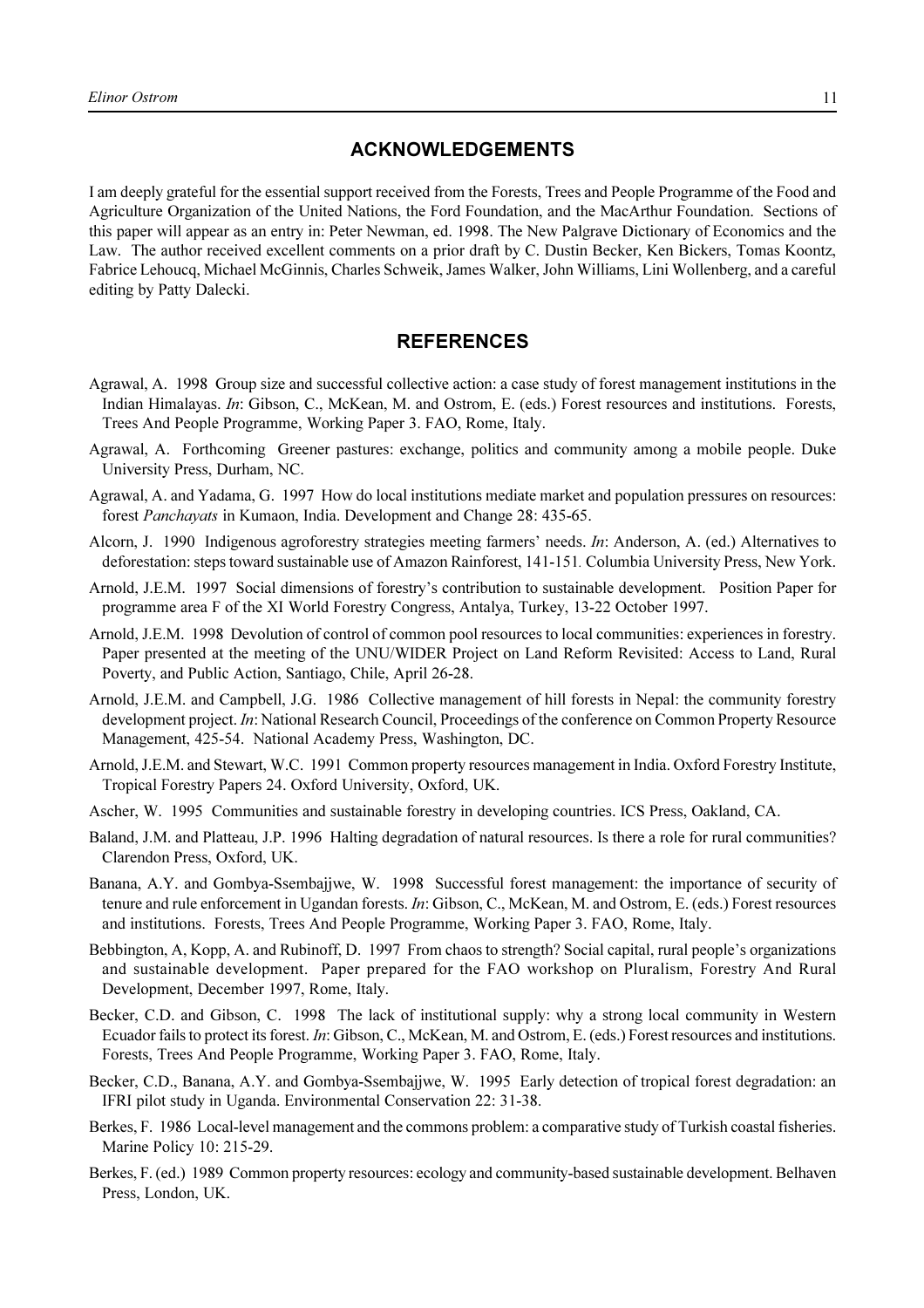- Berkes, F., Feeny, D., McCay, B.J. and Acheson, J.M. 1989 The benefits of the commons. Nature 340: 91-3.
- Blomquist, W. 1992 Dividing the waters: governing groundwater in southern California*.* ICS Press, Oakland, CA
- Blomqvist, A. 1996 Food and fashion. Water management and collective action among irrigation farmers and textile industrialists in South India. The Institute of Tema Research, Department of Water and Environmental Studies, Linköping, Sweden.
- Bromley, D.W., Feeny, D., McKean, M., Peters, P., Gilles, J., Oakerson, R., Runge, C.F. and Thomson, J. (eds.) 1992 Making the commons work: theory, practice, and policy*.* ICS Press, Oakland, CA.
- Buchanan, J.M. and Tullock, G. 1962 The calculus of consent*.* University of Michigan Press, Ann Arbor, MI.
- Cernea, M. 1989 User groups as producers in participatory afforestation strategies. World Bank Discussion Papers 70. World Bank, Washington, DC.
- Chamberlin, J. 1974 Provision of collective goods as a function of group size. American Political Science Review 68: 707-16.
- Coleman, J. 1988 Social capital in the creation of human capital. American Journal of Sociology 91: 309-35.
- Dasgupta, P.S. and Heal, G.M. 1979 Economic theory and exhaustible resources. Cambridge University Press, Cambridge, UK.
- Dawes, R.M. 1973 The commons dilemma game: an N-person mixed-motive game with a dominating strategy for defection. Oregon Research Institute Research Bulletin 13: 1-12.
- Demsetz, H. 1967 Toward a theory of property rights. American Economic Review 57: 347-59.
- Fairhead, J. and Leach, M. 1996 Misreading the African landscape. Society and ecology in a forest-savanna mosaic. Cambridge University Press, Cambridge, UK.
- Feeny, D., Hanna, S. and McEvoy, A.F. 1996 Questioning the assumptions of the 'tragedy of the commons' model of fisheries. Land Economics 72: 187-205.
- Fisher, R. J. 1988 Indigenous systems of common property forest management in Nepal. Environment and Policy Institute, Working Paper 18. East West Center, University of Hawaii, Honolulu.
- FAO (Food and Agriculture Organization) 1997 Crafting institutional arrangements for community forestry. Community Forestry Field Manual 7. FAO, Rome, Italy.
- Ford Foundation. 1998 Forestry for sustainable rural development*.* Ford Foundation, New York.
- Fortmann, L. and Bruce, J.W. (eds.) 1988 Whose trees? Proprietary dimensions of forestry. Westview Press, Boulder, CO.
- Fox, J. (ed.) 1993 Legal frameworks for forest management in Asia: case studies of community/State relations*.* Program on Environment, Occasional Paper 16. East West Center, University of Hawaii, Honolulu.
- Gibson, C. and Koontz, T. Forthcoming When 'community' is not enough: institutions and values in communitybased forest management in Southern Indiana. Human Ecology*.*
- Gibson, C., McKean, M. and Ostrom, E. (eds.) 1998 Forest resources and institutions*.* Forests, Trees And People Programme, Working Paper 3. FAO, Rome, Italy.
- Gillis, M. 1988 Indonesia: public policies, resource management, and the tropical forest. *In*: Repetto, R. and Gillis, M. (eds.) Public policies and the misuse of forest resources, 43-113. Cambridge University Press, New York.
- Gilmour, D.A. and Fisher, R.J. 1992 Villagers, forests, and foresters: the philosophy, process, and practice of community forestry in Nepal. Sahayogi Press, Kathmandu, Nepal.
- Hardin, G. 1968 The tragedy of the commons. Science 162: 1243-8.
- Hardin, R. 1982 Collective action*.* Johns Hopkins University Press, Baltimore, MD.
- Herring, R.J. 1990 Rethinking the commons. Agriculture and Human Values 7(2): 88-104.
- IASCP (International Association for the Study of Common Property) 1998 Abstracts of the workshop Crossing Boundaries, Seventh Common Property Conference, held in Vancouver, Canada, 10-14 June 1998.
- Isaac, R.M., Walker, J. and Williams, A. 1993 Group size and the voluntary provision of public goods: experimental evidence utilizing large groups. Journal of Public Economics 54: 1-36.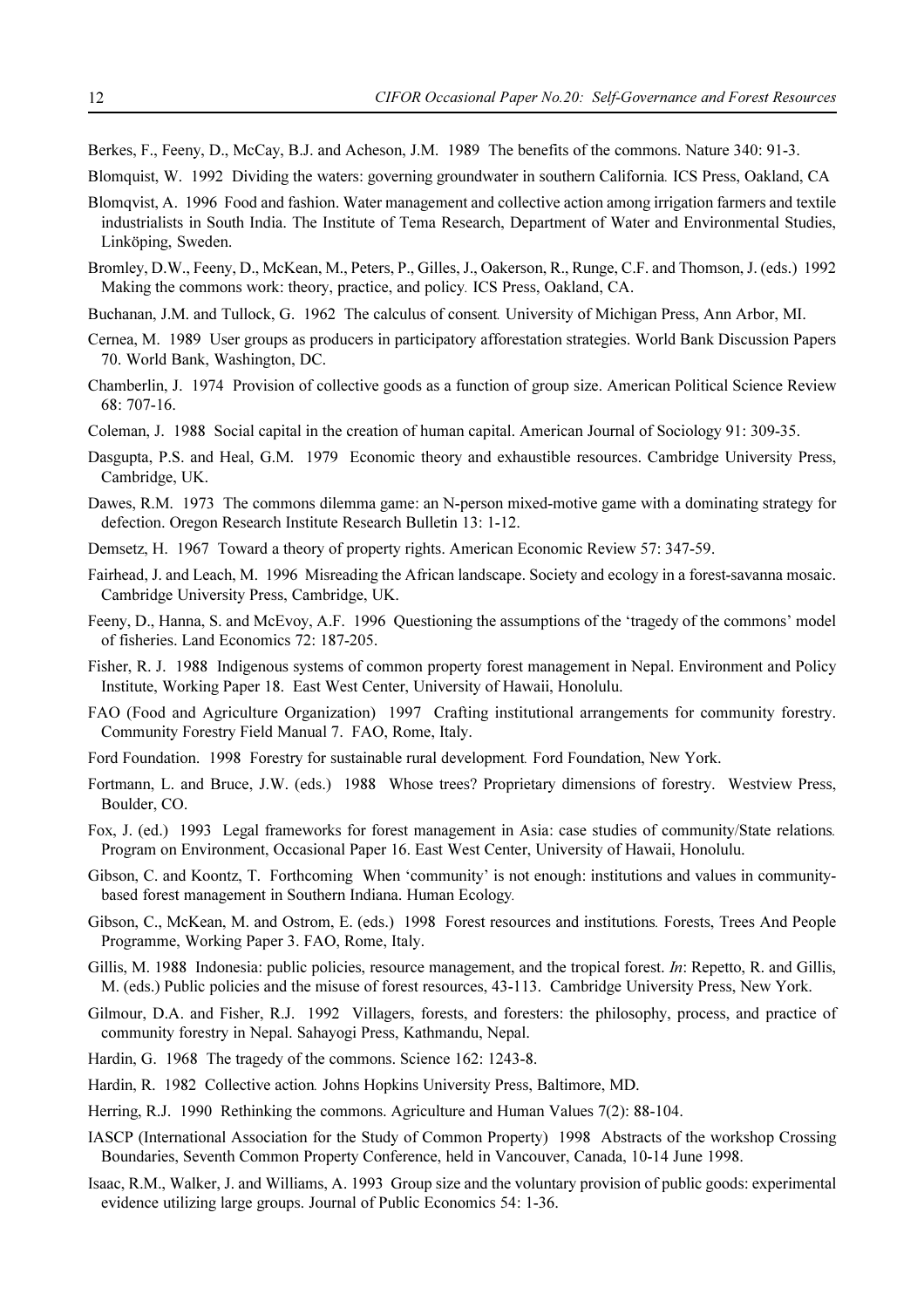- Jodha, N.S. 1986 Common property resources and rural poor in dry regions of India. Economic and Political Weekly, 21(27): 1169-81.
- Johnson, R.N. and Libecap, G.D. 1982 Contracting problems and regulation: the case of the fishery. American Economic Review 72: 1005-23.
- Lam, W.F. 1998 Governing irrigation systems in Nepal: institutions, infrastructure, and collective action. ICS Press, Oakland, CA.
- Leach, M., Mearns, R. and Scoones, I. 1997 Challenges to community-based sustainable development: dynamics, entitlements, institutions. IDS Bulletin. 28(4): 4-14.
- Libecap, G.D. and Wiggins, S.N. 1985 The influence of private contractual failure on regulation: the case of oil field unitization. Journal of Political Economy 93: 690-714.
- Lynch, O. and K. Talbott. 1995 Balancing acts: community-based forest management and national law in Asia and the Pacific*.* World Resources Institute, Washington, DC.
- Malla, Y.B. 1997 Sustainable use of communal forests in Nepal. Journal of World Resource Management. 8:51-74.
- Marwell, G. and Oliver, P. 1993 The critical mass in collective action: a micro-social theory. Cambridge University Press, New York.
- McCay, B.J. and Acheson, J.M. 1987 The question of the commons: the culture and ecology of communal resources*.* University of Arizona Press, Tucson, AZ.
- McKean, M. and E. Ostrom. 1995 Common property regimes in the forest: just a relic from the past? Unasylva, 46(180): 3-15
- McKean, M.A. 1992 Management of traditional common lands (*Iriaichi*) in Japan. *In*: Bromley, D.W., Feeny, D., McKean, M., Peters, P., Gilles, J., Oakerson, R., Runge, C.F. and Thomson, J. (eds.) Making the commons work: theory, practice, and policy, 63-98*.* ICS Press, Oakland, CA.
- McKean, M.A. 1998 Common property: what is it, what is it good for, and what makes it work? *In*: Gibson, C., McKean, M. and Ostrom, E. (eds.) Forest resources and institutions. Forests, Trees And People Programme, Working Paper 3. FAO, Rome, Italy.
- Messerschmidt, D.A. (ed.) 1993 Common forest resource management: annotated bibliography of Asia, Africa, and Latin America*.* Community Forestry Note 11. FAO, Rome, Italy.
- Morrow, C.E. and Hull, R.W. 1996 Donor-initiated common pool resource institutions: the case of the Yanesha forestry cooperative. World Development 24: 1641-57.
- Moxnes, E. 1996 Not only the tragedy of the commons: misperceptions of bioeconomics. Working Paper, Foundation for Research in Economics and Business Administration. SNF, Bergen, Norway.
- National Research Council 1986 Proceedings of the conference on Common Property Resource Management*.* National Academy Press, Washington, DC.
- Netting, R. McC. 1972 Of men and meadows: strategies of alpine land use. Anthropological Quarterly 45: 132-44.
- North, D. 1990 Institutions, institutional change and economic performance. Cambridge University Press, New York.
- Okoth-Ogendo, H.W.O. 1987 Tenure of trees or tenure of land. *In*: Raintree, J. (ed.) Land, trees and tenure: proceedings of an international workshop on tenure issues in agroforestry, Nairobi, May 27- 31, 1985, 225-229. Land Tenure Center, Madison, WI.
- Olson, M. 1965 The logic of collective action: Public goods and the theory of groups. Harvard University Press, Cambridge, MA.
- Ophuls, W. 1973 Leviathan or oblivion. *In*: Daly, H.E. (ed.) Toward a steady state economy. Freeman, Oakland, CA.
- Ostrom, E. 1990 Governing the commons: the evolution of institutions for collective action*.* Cambridge University Press, New York.
- Ostrom, E. 1992a Crafting institutions for self-governing irrigation systems*.* ICS Press, Oakland, CA.
- Ostrom, E. 1992b The rudiments of a theory of the origins, survival, and performance of common-property institutions. *In*: Bromley, D.W., Feeny, D., McKean, M., Peters, P., Gilles, J., Oakerson, R., Runge, C.F. and Thomson, J. (eds.) Making the commons work: theory, practice, and policy, 293-318*.* ICS Press, Oakland, CA.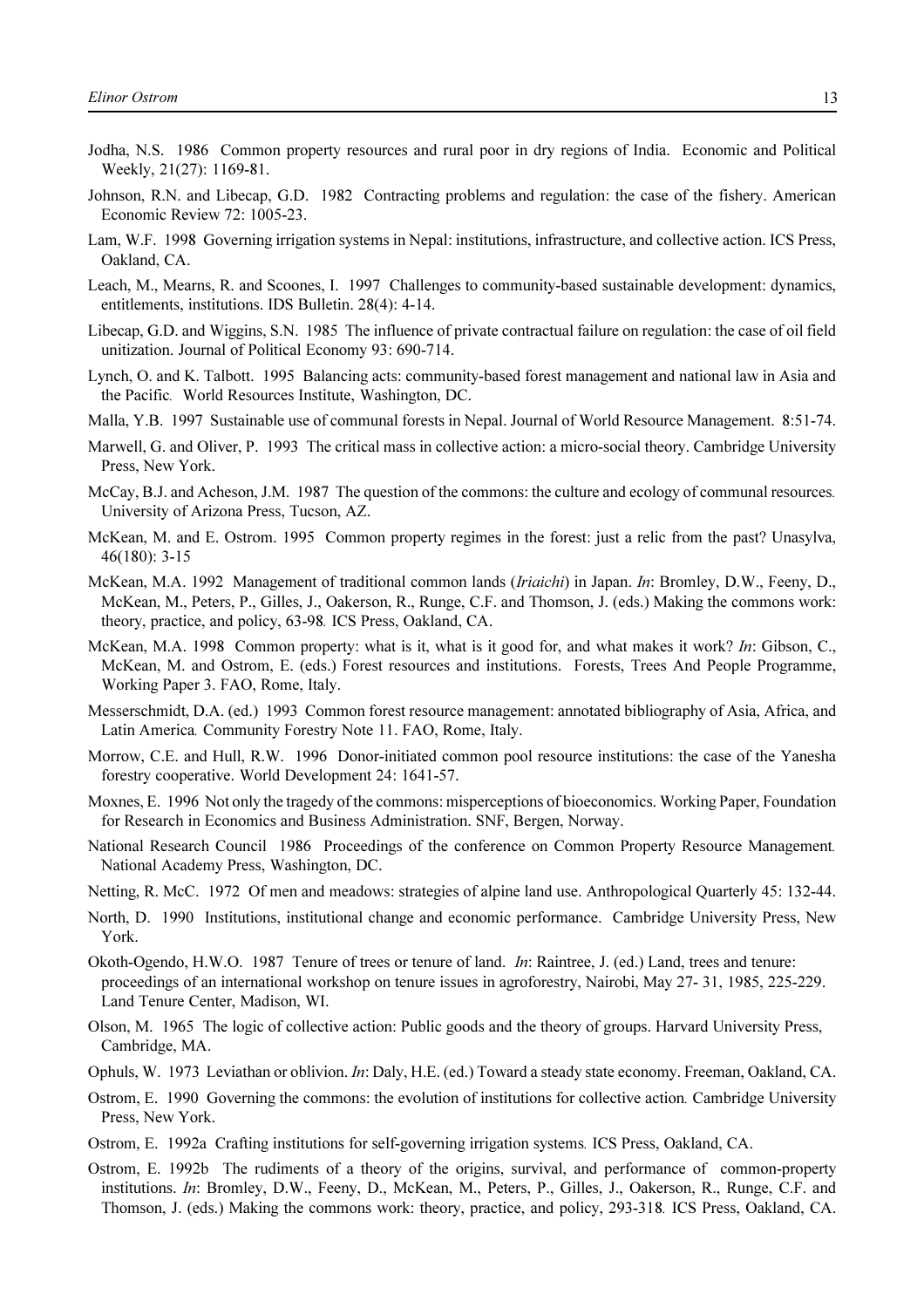- Ostrom, E. 1996 Crossing the great divide: coproduction, synergy, and development. World Development 24: 1073- 1087.
- Ostrom, E. 1998 The international forestry resources and institutions research program: a methodology for relating human incentives and actions on forest cover and biodiversity. *In*: Dallmeier, F. and Comiskey, J.A. (eds.) Forest biodiversity in North, Central and South America, and the Caribbean: Research and Monitoring. Man and the Biosphere Series, 22. Unesco, Paris, France and The Parthenon Publishing Group, Carnforth, UK.
- Ostrom, E. and Wertime, M.B. 1994 International forestry resources and institutions (IFRI) research strategy. Working Paper, Workshop in Political Theory and Policy Analysis. Indiana University, Bloomington, IN.
- Ostrom, E., Gardner, R. and Walker, J.M. 1994 Rules, games, and common-pool resources*.* University of Michigan Press, Ann Arbor, MI.
- Ostrom, V. 1991 The meaning of American Federalism: constituting a self-governing society. ICS Press, Oakland, CA.
- Ostrom, V. 1997 The meaning of democracy and the vulnerability of democracies: a response to Tocqueville's challenge. University of Michigan Press, Ann Arbor, MI.
- Peluso, N.L. 1996 Fruit trees and family trees in an anthropogenic forest: ethics, of access, property zones, and environmental change in Indonesia. Comparative Studies in Society and History 38: 510-48.
- Peluso, N.L. and Poffenberger, M. 1989 Social forestry in Java: reorienting management systems. Human Organization 48:333-44.
- Peters, P. 1994. Dividing the commons: politics, policy, and culture in Botswana. University of Virginia, Charlottesville, VA.
- Poffenberger, M. (ed.) 1990 Keepers of the forest: land management alternatives in Southeast Asia. Kumerian Press, West Hartford, CT.
- Posner, R. 1977 Economic analysis of law. Little, Brown & Co, Boston, MA.
- Richards, M. 1997 Common property resource institutions and forest management in Latin America. Development and Change 28: 95-117
- Rocheleau, D. and Ross, L. 1995 Trees as tools, trees as text: struggles over resources in Zambra-Chacuey, Dominican Republic. Antipode 27: 407-428.
- Sarin, M. 1993 From conflict to collaboration: local institutions in joint forest management. Joint Forest Management Working Paper 14. Society for the Promotion of Wastelands Development and Ford Foundation, New Delhi, India.
- Schlager, E. 1990 Model specification and policy analysis: the governance of coastal fisheries. PhD dissertation, Indiana University, Bloomington, IN.
- Schlager, E. and Ostrom, E. 1992 Property-rights regimes and natural resources: a conceptual analysis. Land Economics 68: 249-62.
- Schweik, C.M. 1998 Social norms and human foraging: an investigation into the spatial distribution of *Shorea robusta* in Nepal. *In*: Gibson, C., McKean, M. and Ostrom, E. (eds.) Forest resources and institutions. Forests, Trees And People Programme, Working Paper 3. FAO, Rome, Italy.
- Schweik, C.M., Adhikari, K. and Pandit, K.N. 1997 Land-cover change and forest institutions: a comparison of two sub-basins in the southern Siwalik hills of Nepal. Mountain Research and Development 17: 99-116.
- Scott, A.D. 1993 Obstacles to fishery self-government. Marine Resource Economics 8: 187-99.
- Shepherd, G. 1992 Managing Africa's tropical dry forests: a review of indigenous methods. Agricultural Occasional Paper 14. Overseas Development Institute, London, UK.
- Shepsle, K.A. 1989 Studying institutions: some lessons from the rational choice approach. Journal of Theoretical Politics 1: 131-49.
- Shivakoti, G., Varughese, G., Ostrom, E., Shukla, A. and Thapa, G. (eds.) 1997 People and participation in sustainable development: understanding the dynamics of natural resource systems*.* Proceedings of an international conference on Political Theory and Policy Analysis held at the Institute of Agriculture and Animal Science, Rampur, Chitwan, Nepal, March 17-21 1996. Indiana University, Bloomington, IN.